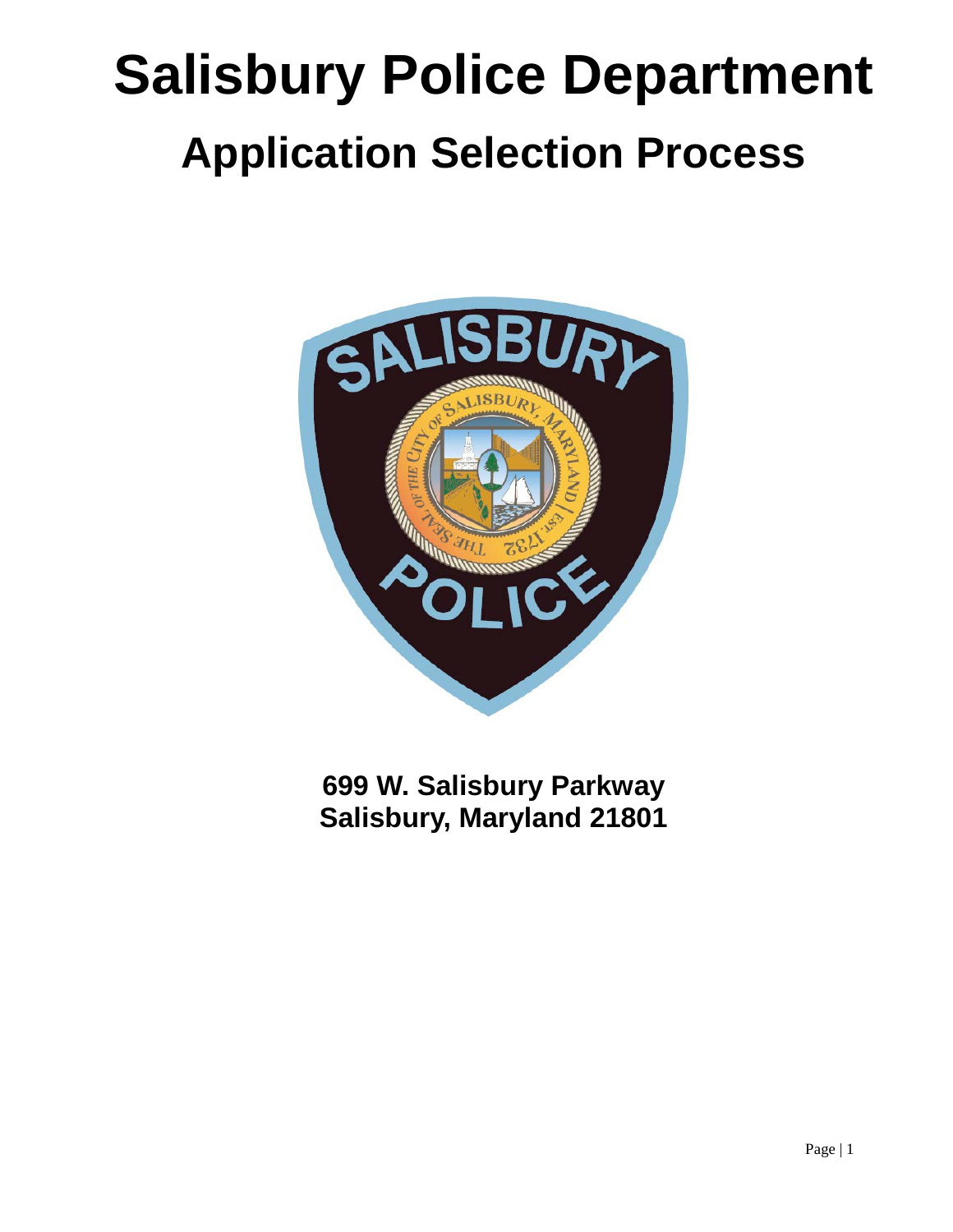# **Table of Contents**

# **Application Selection Process**

| Policy                                                              | 3  |
|---------------------------------------------------------------------|----|
| Purpose                                                             | 3  |
| Selection Process for Full Time and Part Time Positions             | 3  |
| <b>Applicant Selection-Job Relatedness</b>                          | 5  |
| <b>Uniform Administration</b>                                       | 5  |
| Physical Fitness Test (Applicants for sworn positions only)         | 5  |
| <b>Background Investigations</b>                                    | 6  |
| Truth Verification (Polygraph Examination or Voice Stress Analysis) |    |
| Medical Examination For Both Sworn and Non-Sworn Applicants         |    |
| <b>Emotional Stability And Psychological Fitness Examination</b>    | 8  |
| Candidate Information                                               | 8  |
| <b>Contact With Applicant</b>                                       | 8  |
| <b>Processing Applications</b>                                      | 8  |
| Notification of Ineligibility                                       | 8  |
| <b>Records of Applicants</b>                                        | 9  |
| <b>Rejection Criteria</b>                                           | 9  |
| <b>Salisbury Police Department Drug Use Policy</b>                  | 10 |
| <b>Contractual Agreement</b>                                        | 13 |
| <b>Physical Fitness Test (Applicants for sworn positions only)</b>  | 14 |
| <b>Salisbury Police Department Employee Benefits</b>                | 20 |
| <b>Salisbury Police Department Bonus Incentives</b>                 | 21 |
| Salisbury Police Department Tattoos/Body Art Policy                 | 22 |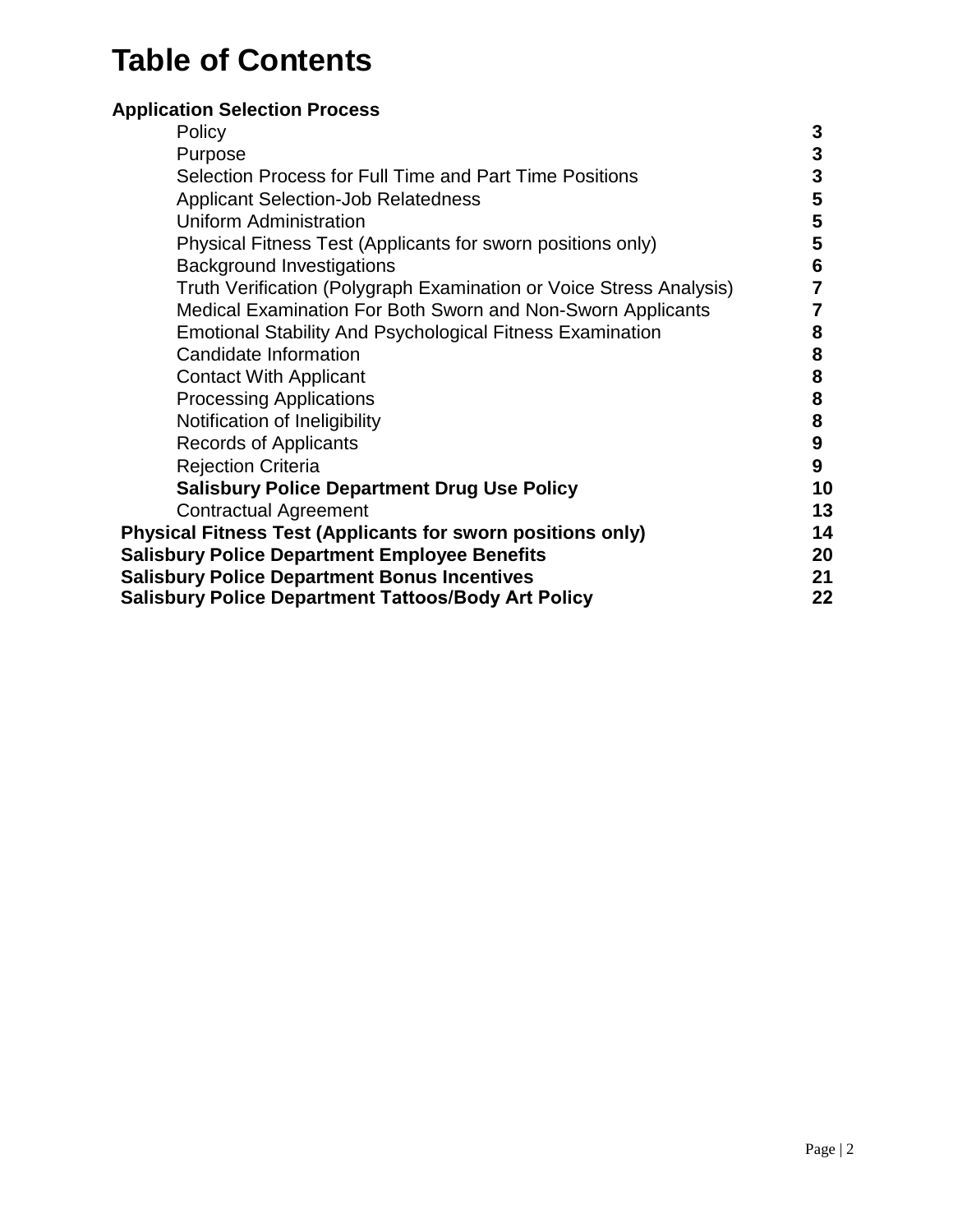# **1. Policy:**

The Salisbury Police Department believes that the true measurement and worth of a law enforcement agency is directly proportional to the aggregated abilities and talents of employees in the organization. Emphasis on selection of quality applicants, in full compliance with employment law, should yield benefits in terms of a lower rate of personnel turnover, fewer discipline problems, higher morale, better community relations and the delivery of more efficient and effective services. The department will employ selection methods and procedures that will produce the most highly qualified individuals. At the same time, remaining fair and nondiscriminatory while reflecting the community we serve.

# **2. Purpose:**

The purpose of this policy is to guide management decisions relative to proper risk assessment throughout the hiring process, and to establish the various protocols, guidelines and standards used for selecting sworn and non-sworn employees for employment with the Salisbury Police Department.

# **3. Selection Process for Full Time and Part Time Positions(Sworn and Non-Sworn):**

- A. Applications:
	- a) A pre-employment questionnaire will be completed by all applicants and all viable applicants will then complete a full employment application;
	- b) Applications will be received by the department at any point during the year;
	- c) Applications will be reviewed and all viable applicants will be contacted for testing;
	- d) Active applications will remain on file for a period of one year. The retention period for these applications prior to disposal will be three years from the date received; and
	- e) Applications will be reviewed for accuracy and completion. If applications are incomplete, they will be returned to the applicant for correction prior to processing.
- B. Written Test:
	- a) A written test will be administered to sworn and police communication officer (PCO) applicants;
	- b) The written test will be scored and the results provided to the candidates upon completion;
	- c) Written scores will carry over for one year; and
	- d) Upon request of, reasonable accommodations will be made for applicants with identified disabilities.
- C. Qualified applicants to serve as police officers will complete the National Police Officer Selection Test (POST). The National Police Officer Selection Test (POST) is an entry-level basic skills test that helps law enforcement agencies select the most qualified applicants by ensuring that candidates possess the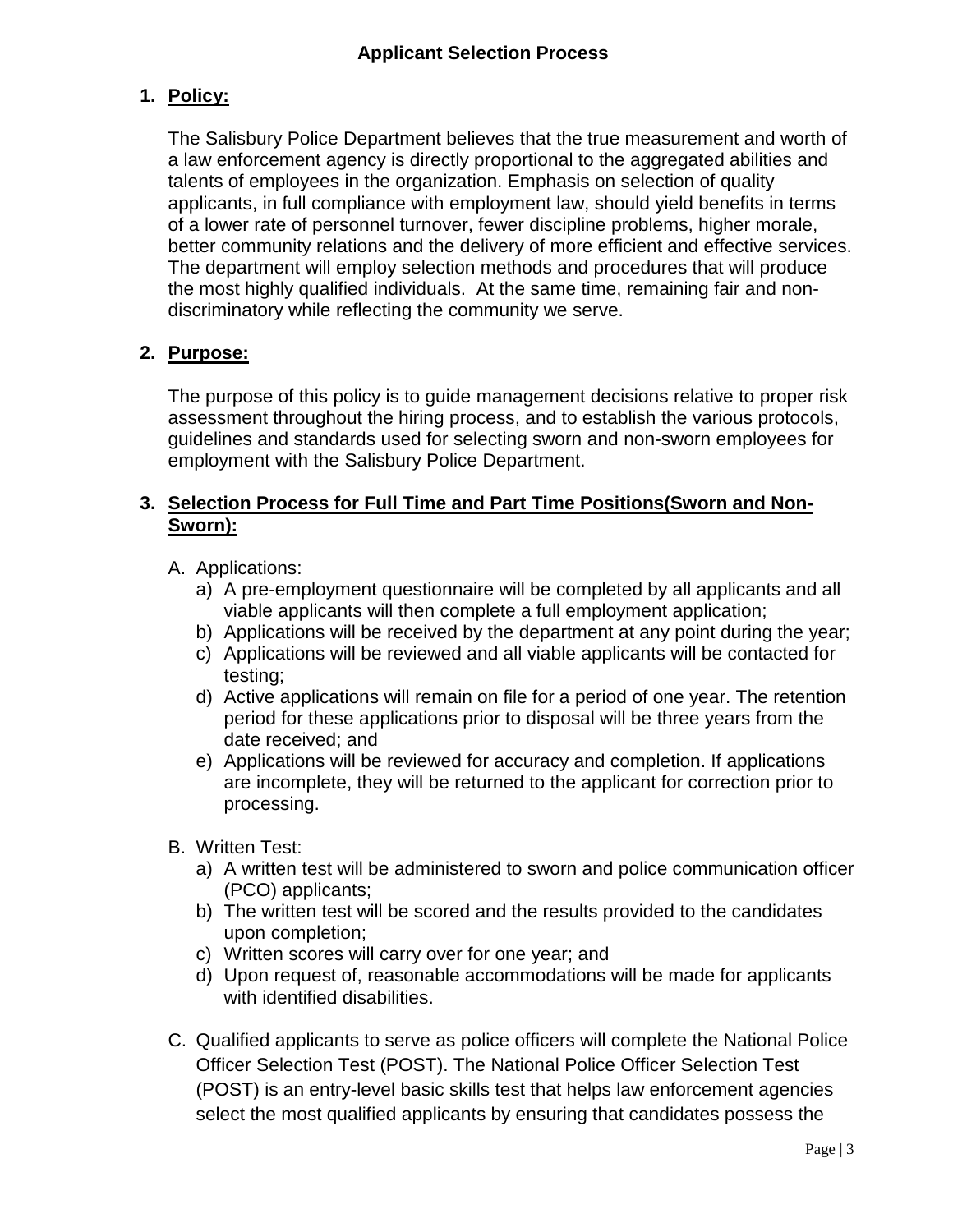basic cognitive skills necessary to successfully perform the job. The POST is a valid, job-related test designed specifically for law enforcement use, which measures these basic skills: Arithmetic, Reading Comprehension, Grammar and Incident Report Writing. Each section will evaluate a different critical job function which will be performed as a Salisbury Police Officer. An Applicant who fails to attain an average score of 70% or better is not eligible to move forward in the selection process and shall be eliminated from the candidate selection process. Applicants who fail the written test may retake the written test during the next scheduled cycle of testing.

Qualified applicants to serve as police communication officers (PCO) will complete the National Dispatcher Selection Test (NDST). The National Dispatcher Selection Test (NDST) is an entry-level basic skills test that helps law enforcement agencies select the most qualified applicants by ensuring that candidates possess the important skills required to perform effectively as a dispatcher. The NDST is a valid, job-related test designed specifically for law enforcement use, which objectively assess a candidate's skill level in five important areas: Reading Comprehension, Listening, Problem Solving, Prioritizing, and Multi-Tasking. Each section will evaluate a different critical job function which will be performed as a Salisbury Police Communications Officer. An applicant who fails to attain an average score of 70% or better will be eliminated at this time.

- D. Physical Fitness Test:
	- a) Applicants who have applied for a sworn position and have successfully passed the written test will be required to successfully complete a physical fitness assessment. The physical fitness assessment will not be administered to applicants who have applied for a non-sworn position;
	- b) Results of the physical fitness test will be provided to the applicants upon completion; and
	- c) Applicants who pass the written test but who fail the physical fitness test will remain in the applicant pool for one year and may retake the physical fitness portion at the discretion and availability of the training officer.
- E. Oral Boards:
	- a) All applicants, regardless of position applied for, will be ranked by test score. The number of candidates to be interviewed may vary depending on the number of positions open and the number of eligible candidates; and
	- b) Each applicant must appear before an oral board which will consist of at least three members of the police department. The board will restrict itself to the appraisal of such personal qualities as appearance, voice and ability to communicate. An applicant cannot be rejected solely on the board's evaluation.
- F. Polygraph/Voice Stress Examination:
	- a) All applicants will be required to successfully complete a polygraph or voice stress examination administered by an approved operator.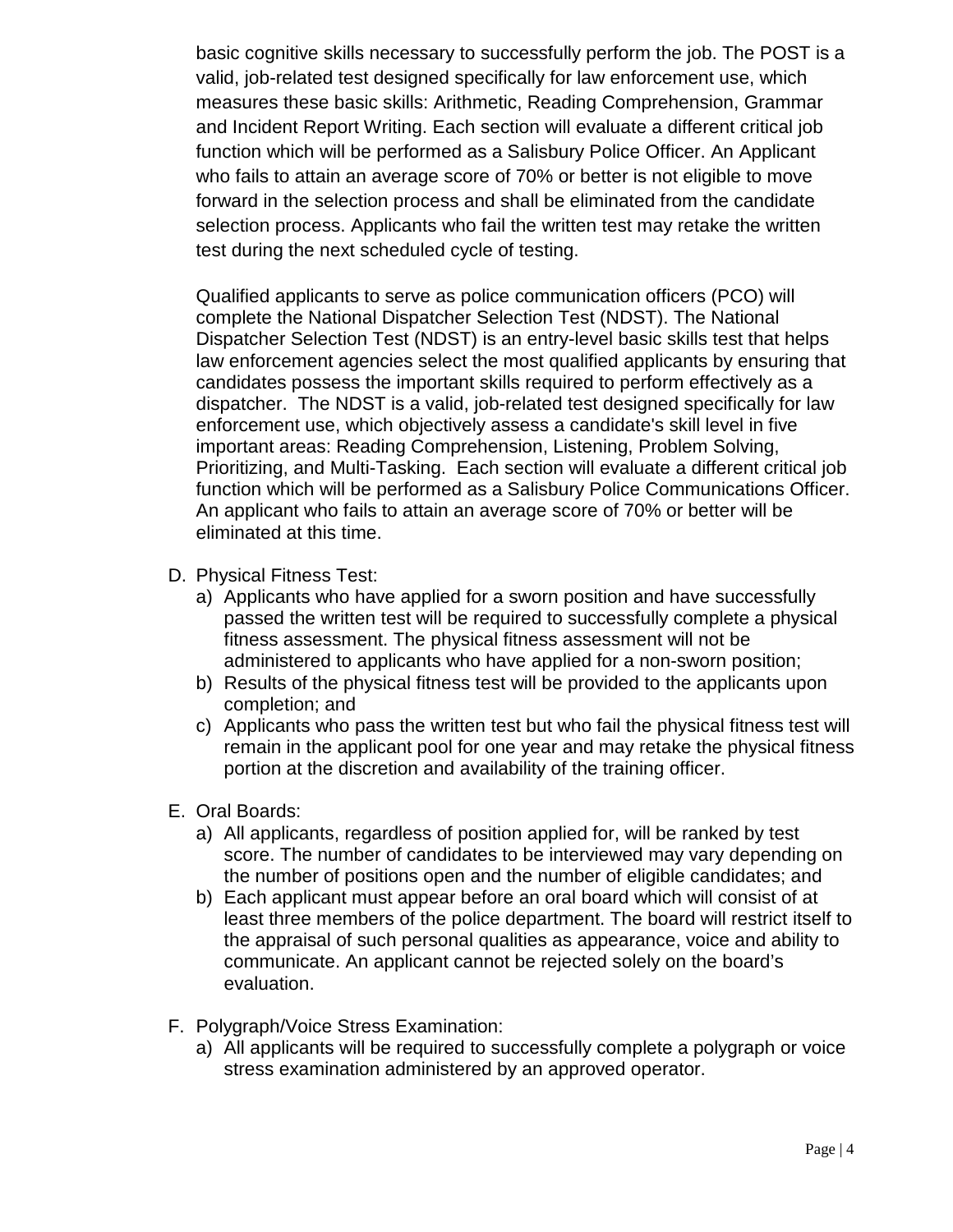- G. Background Investigations:
	- a) All applicants remaining in the applicant pool will be subject to take part in a thorough background investigation. All elements of the applicant investigation will be completed in accordance with Maryland state law and agency guidelines.
- H. Command Staff Interview:
	- a) All applicants will be required to complete an oral board type interview with the command staff.
- I. Conditional Job Offer:
	- a) Upon successful completion of the command staff interview and the applicant is suitable for employment with the Salisbury Police Department, the applicant will be granted a conditional job offer. The applicant must successfully pass the remaining phases of the process in order to be hired.
- J. Medical Examination:
	- a) All applicants will be required to submit to a physical examination administered by the department physician.
- K. Psychological Examination
	- a) All applicants will be required to submit to complete a psychological examination administered by the department psychologist.
- L. A final report will be submitted to the chief of police via the chain-of command for review. The chief of police maintains the final authority for the hiring of sworn and non-sworn personnel for full time and part time positions.

# **4. Applicant Selection-Job Relatedness:**

A. The elements of the selection process measure skills, knowledge, abilities and traits needed to perform that particular job and the rating criteria or minimum qualifications are job specific.

# **5. Uniform Administration:**

A. All elements of the selection process will be administered, scored, evaluated, and interpreted in a uniform manner. Testing procedures will be clearly set forth and carried out identically for all applicants.

# **6. Physical Fitness Test (Applicants for sworn positions only):**

At this phase the applicant must participate and complete several different areas of fitness related exercise. Physical fitness is an applicant's body conditioning as measured by evaluation results according to the applicant's age, weight and height. Such an evaluation may help to identify qualified candidates and reduce the probability of work related disabilities.

The Cooper Standard is used to assess physical fitness. The requirements of this evaluation are included in the applicant's packet. The applicant may ask for reasonable accommodations if the applicant has a disability. Failure on the part of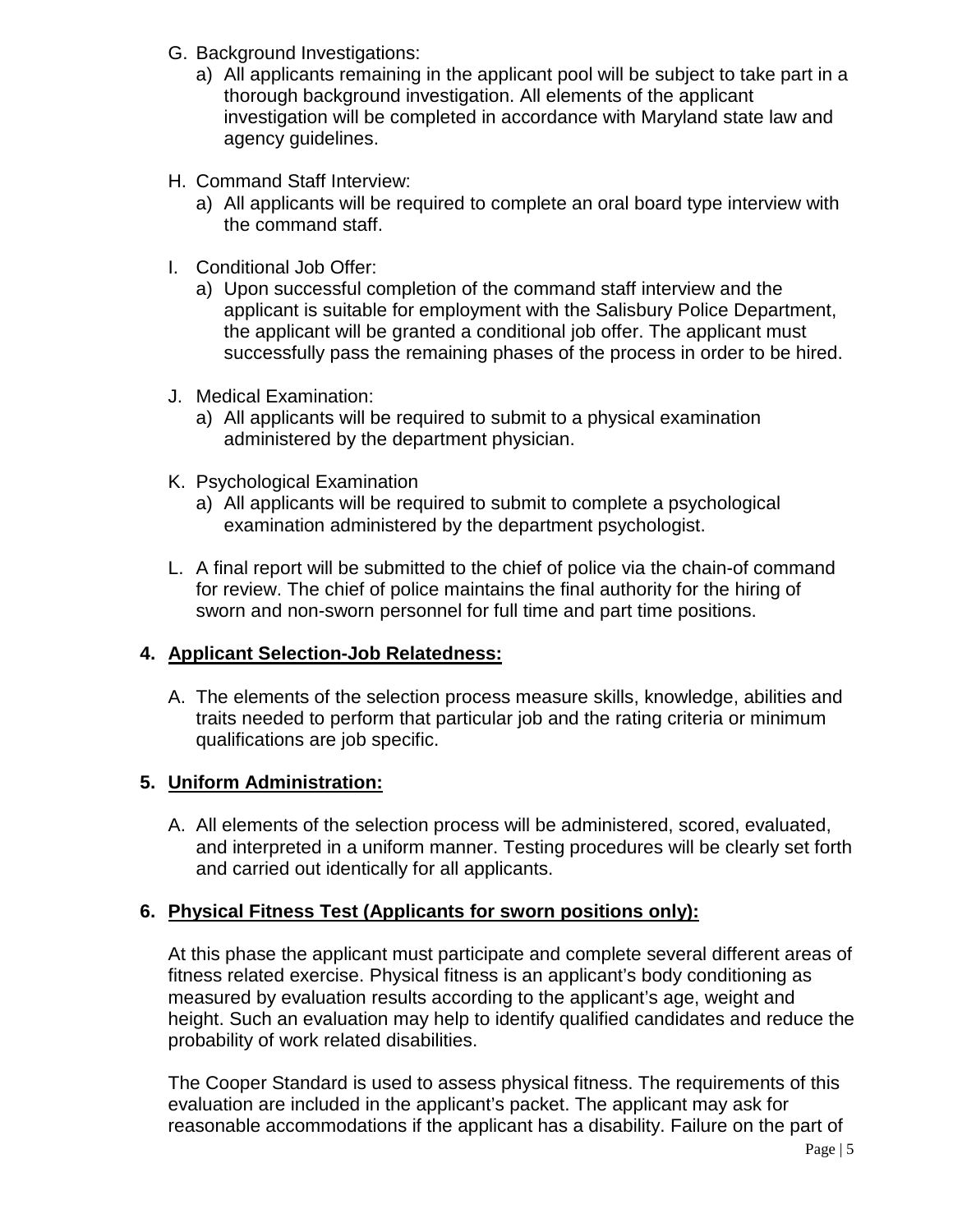the applicant to complete any phase of the physical fitness evaluation may be cause for rejection of the applicant. If the applicant fails the physical fitness test, the applicant may retake the physical fitness test after 30 days of the failed test.

## **7. Background Investigations:**

- A. All applicants must submit to a background investigation to verify his/her good character. The background investigation will be conducted by personnel who have been properly trained to conduct such background investigations.
- B. The name and fingerprint classification of all applicants must be searched through the criminal records of the Salisbury Police Department, the Maryland State Police, the Federal Bureau of Investigation, and in other cities, including appropriate state agencies in jurisdictions which the candidate may have resided or worked.
- C. A thorough background investigation of all applicants will be conducted using the applicant's submitted police department application. The investigation will verify the candidate's qualifying credentials in such areas as:
	- a) Residential checks;
	- b) Neighborhood checks (past 5 years);
	- c) Examination of past employment (past 5 years) history and verification;
	- d) Education (within the past 5 years) history and verification;
	- e) Military experience and examination of military records (if applicable);
	- f) Fingerprinting: criminal history checks through a search of local, state and federal criminal records;
	- g) Civil actions or gross negligence claims;
	- h) Verification of personal and professional references;
	- i) Verification contact with Maryland Police Training and Standards Commission and the National Decertification Index (NDI);
	- j) Personal references check and interview; and
	- k) Social media (if applicable).
- D. Materials to be specifically excluded from the background investigation are:
	- a) Any general statements NOT supported by specific details, or documentation related to neighborhood checks, employment history, educational background and credit history. Medical examinations such as psychological and physical examinations will not be included in the background investigation.
- E. Personnel conducting background investigations will receive training to ensure a comprehensive and thorough investigation is completed. These personnel will be provided with the knowledge and skills to conduct a quality investigation.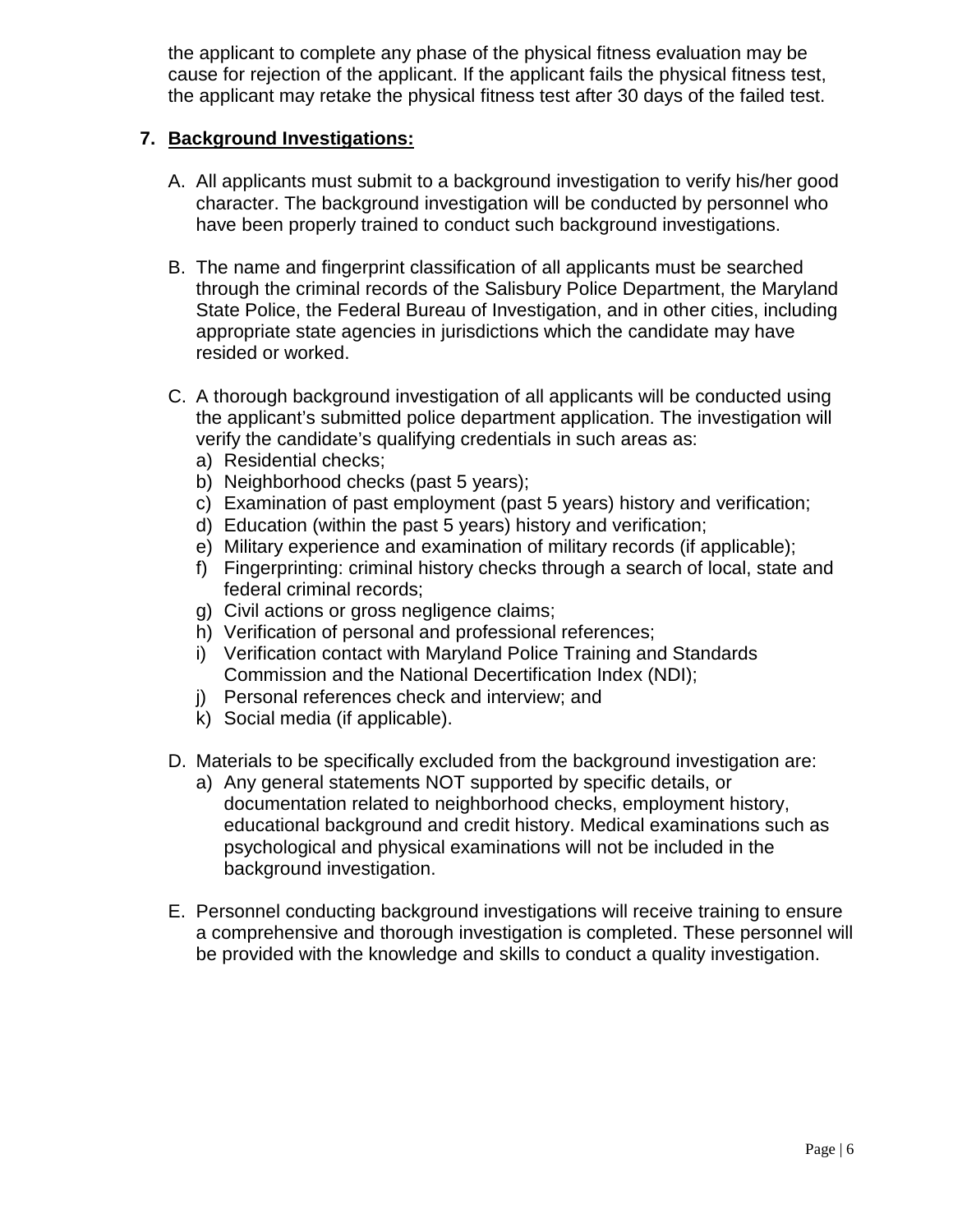# **8. Truth Verification (Polygraph Examination or Voice Stress Analysis):**

- A. As a part of the testing process, applicants for all positions are advised at the time of their formal application that they will be subject to a polygraph or voice stress examination, which will cover areas listed in the application package which is furnished to the applicant.
- B. Just prior to and at the location of the test, applicants are provided the questions and given sufficient time to review and understand what is going to be asked of them; any questions concerning the process of the examination will be answered by the examiner prior to the test. If the applicant has an identified disability, reasonable accommodations will me made upon the applicant's request.
- C. The polygraph or voice stress examination will be administered by certified personnel. Polygraph and voice stress operators have been trained in all aspects of their specific truth verification procedures and examinations.
- D. The results of the polygraph or the voice stress examinations are not sufficient by themselves to disqualify an applicant. However, the results of both examinations can be used as an aid during the background investigation.

# **9. Medical Examination For Both Sworn and Non-Sworn Applicants:**

- A. All applicants offered conditional employment must be able to pass a job related medical examination as determined by the departmental physician to ensure that they can safely perform all of the essential functions of the job they are applying for. All applicants must be in sound physical condition and pass a physical fitness evaluation. The medical examination will include, but will not be limited to:
	- a) An eyesight examination as determined by the examining physician for the City of Salisbury. The results must be natural or correctable to 20/20;
	- b) The applicant's weight must be in proportion to applicant's height and build as determined by the examining physician for the City of Salisbury;
	- c) The applicant's hearing must be within acceptable levels as determined by the examining physician for the City of Salisbury;
	- d) The examination will identify any recurring and limiting physical injuries, conditions or illnesses which would prevent the applicant from performing the essential functions of the position for which the applicant applied;
	- e) Applicants will further be required to submit to a urinalysis test for controlled dangerous substances during the application process. The time, location, and procedure will be designated by the department; and
	- f) The applicant will be tested for communicable disease.
- B. The examining physician is a licensed physician, contracted by the City of Salisbury.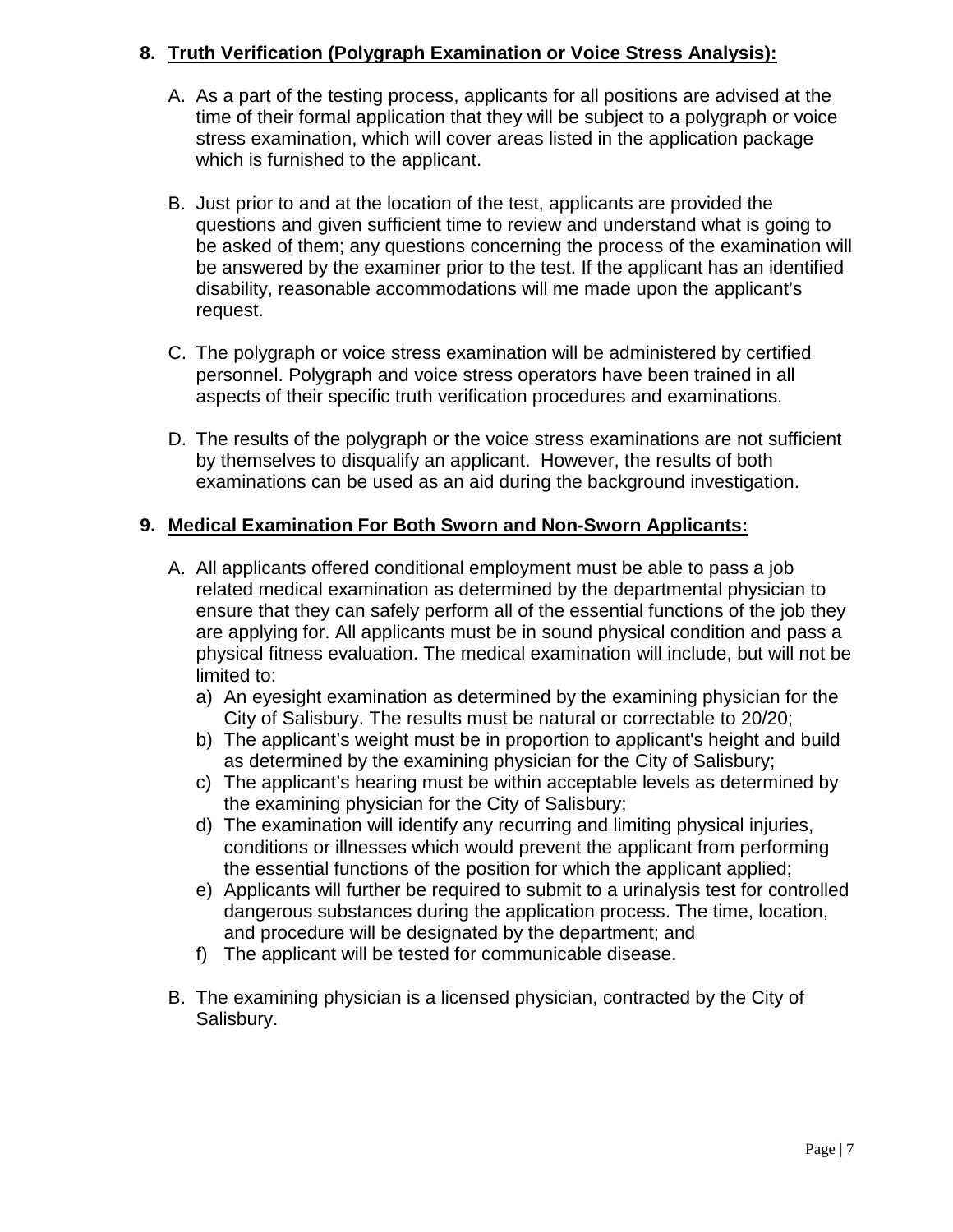## **10.Emotional Stability And Psychological Fitness Examination:**

- A. The Salisbury Police Department utilizes a written psychological examination prior to appointment as an employee.
- B. The evaluations are analyzed by the Salisbury Police Department's psychologist, who is designated by the chief of police. The examinations are given to applicants for employment and employees of specialized units.

# **11.Candidate Information:**

A. The administrative division will ensure that, at the time of application, all candidates are informed, in writing of all elements of the selection process as well as the duration (dates) of the components of the selection process and the agency's policy on reapplication. This information is provided in the application package.

# **12.Contact With Applicant:**

The administrative division commander will ensure that continuous contact is made with applicants for sworn and non-sworn positions from initial application to final employment disposition. Applicant contact will be documented, logged and stored within the application file.

# **13.Processing Applications:**

The administrative commander or his/her designee is responsible to receive and review for accuracy, completeness, and eligibility of all sworn and civilian applications. Applications that are deficient will be processed routinely if the deficiencies can be rectified prior to the testing or interview process to ensure they are not rejected for minor omissions or deficiencies.

#### **14.Notification of Ineligibility:**

Applicants determined to be not eligible for appointment will be informed electronically or through writing within sixty (60) calendar days of such decision. Applicants will be informed as to whether or not they can reapply, Applicants not successfully passing any phase of the process may reapply, if eligible, and will be required to repeat the process in its entirety. All applicants will be notified in writing of their application status. Those applicants, who are not eligible to reapply or are permanently rejected, will be notified in writing also. However, the specific reason as to why the applicant was not offered a position will not be provided in this letter. Applicants who believe the Salisbury Police Department violated any equal employment opportunity laws may contact the United States Equal Employment Opportunity Commission, Baltimore Field Office [\(www.eeoc.gov/field/baltimore/\)](file://192.168.20.240/FileServer/CommAffairs/Training-Recruitment/Recruitment/Application/www.eeoc.gov/field/baltimore/).

The Salisbury Police Department is an equal opportunity employer and does not discriminate on the basis of race, sex, creed, color, age, religion, national origin, or physical impairment.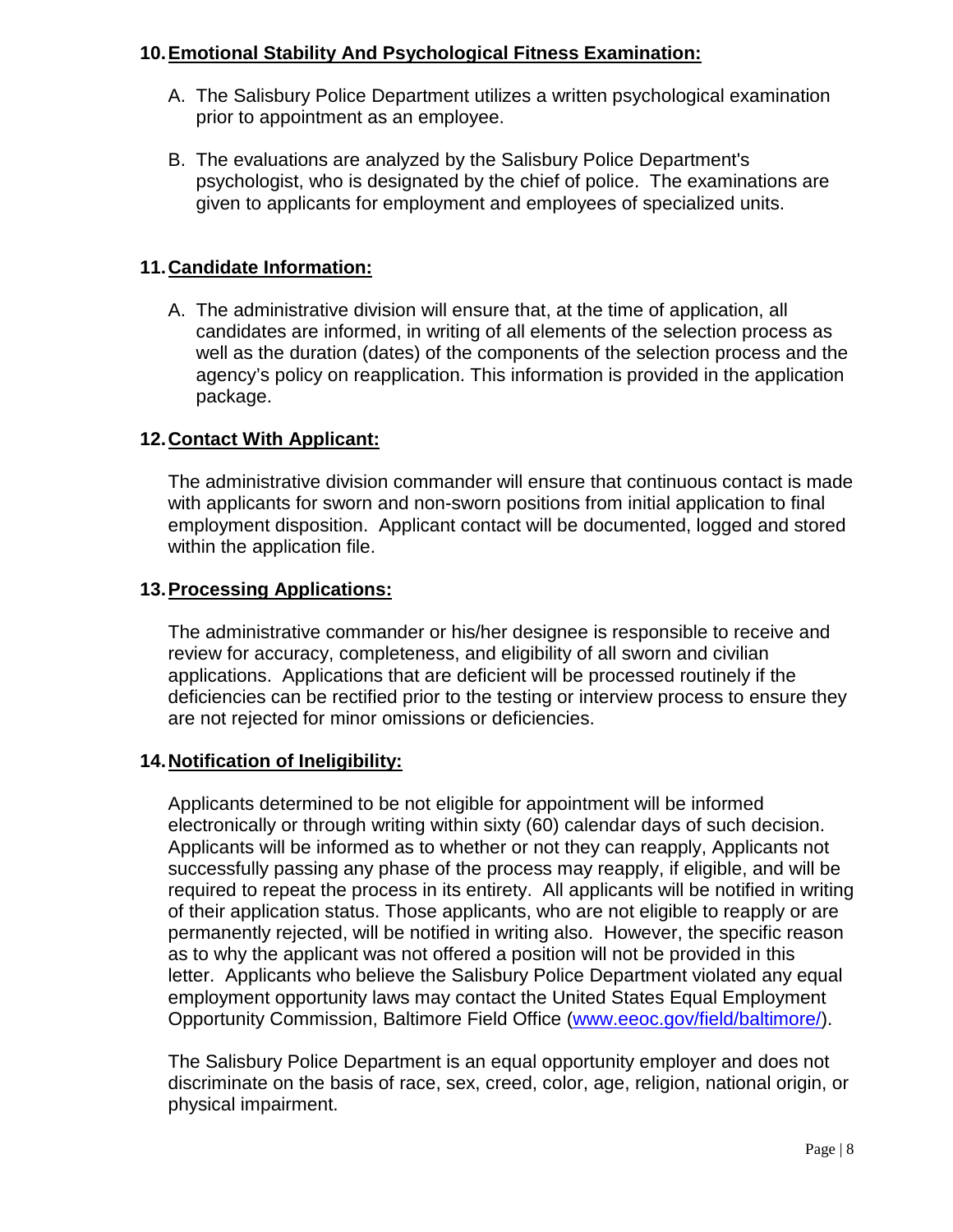## **15.Records of Applicants:**

- A. The administrative division will ensure that records of applicants determined to be ineligible or not selected for appointment are filed, retained, and destroyed in accordance with federal, state and local requirements for privacy, security, and the Maryland Public Information Act. Background investigation records of those not selected but eligible for future consideration shall be maintained on file for at least three (3) years and then subject to disposal. Applicant specific records may not be viewed by the applicant once submitted.
- B. Salisbury Police Department maintains a report of each medical/psychological fitness examination and destruction of the records is in accordance with federal, state and local requirements for privacy, security and freedom of information. Background investigation records to include but not limited to; the results of the medical examination and emotional stability will be maintained for ten (10) years after the separation from employment for hired personnel. Background investigation records to include but not limited to: the results of the medical examination and emotional stability will be maintained for ten (10) years for applicants not selected for hire or rejected.

# **16.Rejection Criteria:**

- A. Applicants are required to meet minimum qualifications for the position of police officer as established by the Maryland Police Training and Standards Commission (MPTSC). The minimum qualifications are as follows:
	- a) Applicants must be at least 21 years of age at time of certification;
	- b) Applicants must be a U.S. citizen at time of appointment;
	- c) Applicants must possess a high school diploma or a GED certificate recognized by the Maryland State Board of Education;
	- d) Applicants must hold a valid driver's license in the state they reside prior to appointment and have three years driving experience; and
	- e) Applicants for non-sworn positions shall hold a valid driver's license in the state in which they reside.
- B. If the background investigation reveals or substantiates one or more of the rejection criteria listed, the chief of police or his designee will review the entire package and forward it to the administrative commander for further investigation or rejection.
- C. If six (6) months or more have expired since the background investigation was completed prior to hiring, an updated background investigation must be conducted and the applicant must successfully pass it.
- D. The applicant must be of good moral character and reputation, as determined by a comprehensive background investigation.
- E. The following information formulated during a background investigation may be cause for automatic rejection of applicant:
	- a) Military bad conduct or dishonorable discharge from any branch of the U.S. Military Service;
	- b) Documented evidence of three (3) or more instances of misconduct or disciplinary action in the military service (regardless of the type of charges);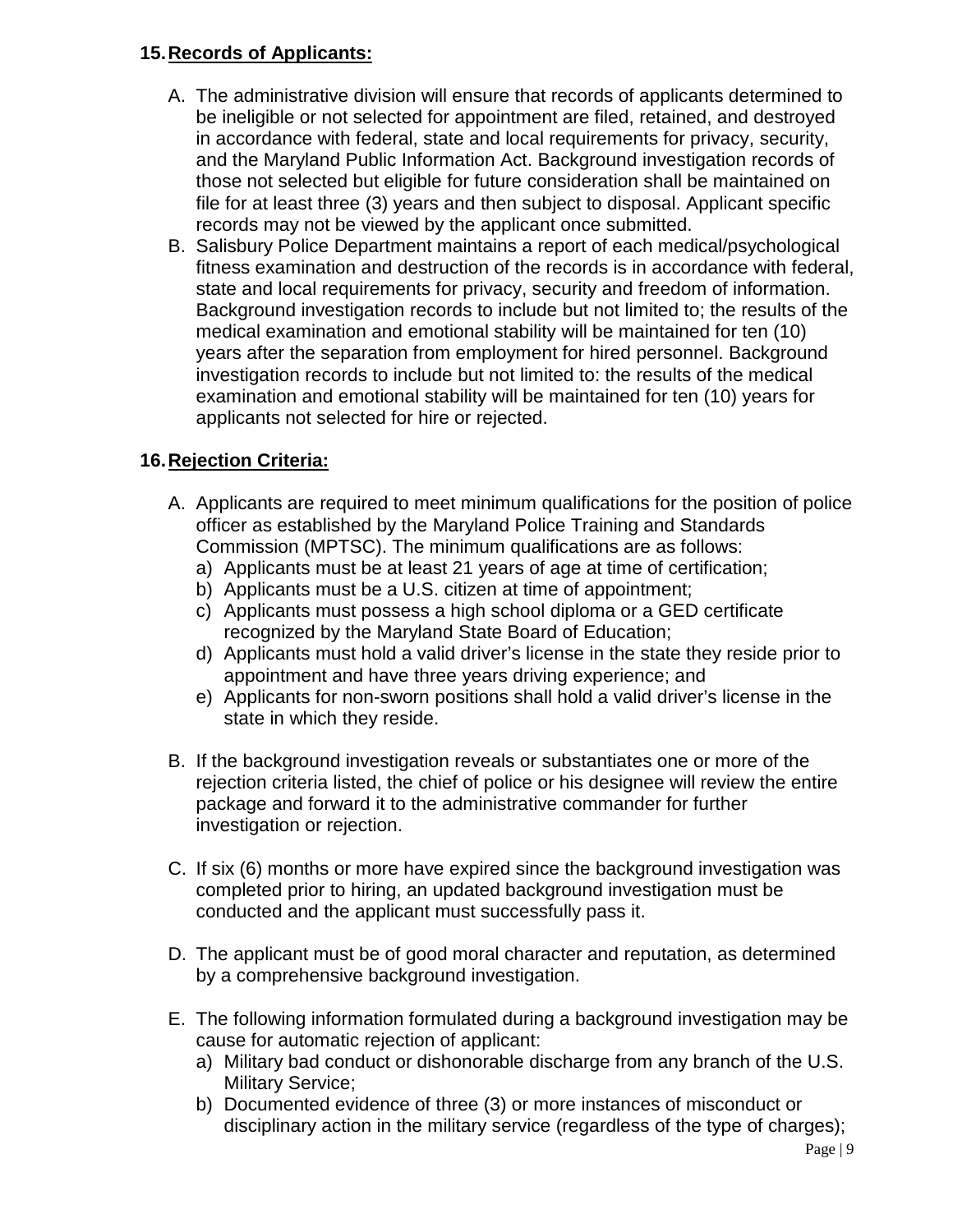- c) Discharge from employment on two (2) or more occasions within the past five (5) years, or documented evidence of disciplinary action or discharge on three (3) or more occasions;
- d) Conviction of any felony; and
- e) Conviction of a misdemeanor may be cause for rejection.
- F. Further Elements of Potential Disqualification
	- a) Six (6) or more current points against the applicant's operator's license prior to appointment;
	- b) Participation as a plaintiff or defendant in three (3) or more civil court actions reflecting litigiousness and an inability to interact reasonably with other persons;
	- c) Patterns of violence towards other persons as evidenced in two (2) or more areas of the background investigation (e.g. military check, arrest for crimes of violence, neighborhood checks, etc.);
	- d) A high incidence of accidents due to negligence (as evidenced by two (2) or more vehicular accidents in which the applicant admitted to his negligence or negligence established in a court of law, civil or criminal) or a similar history of accidents involving other equipment as determine in the background investigation;
	- e) Evidence of alcoholism or serious drinking including, but not limited to:
		- i. Conviction for an offense involving intoxication;
		- ii. Poor work history related to abuse of alcohol;
		- iii. Repeated intoxication or disorderly conduct revealed through checks of neighborhood.
	- f) Any juvenile felony committed at fourteen (14) years of age or older, involving violence against other persons;
	- g) Personal history form not completely or accurately filled out; and
	- h) Untruthfulness.

# **G. Salisbury Police Department Drug Use Policy:**

- a) Identification of present use and/or addiction to any illicit drug (cocaine, PCP, marijuana, LSD, etc.) by an applicant will be grounds for permanent rejection. Should the use of a substance identified be supported by the proper medical documentation, the completed investigation will be forwarded to the city physician for evaluation and recommendation. The purpose of this evaluation shall be to ensure the substance, although properly obtained, is not subject to abuse and/or the individual is medically fit to fill the assigned position.
- b) Evidence demonstrating repeated use of any drug or chemical substance, e.g., marijuana, alcohol, etc., with such frequency that it appears the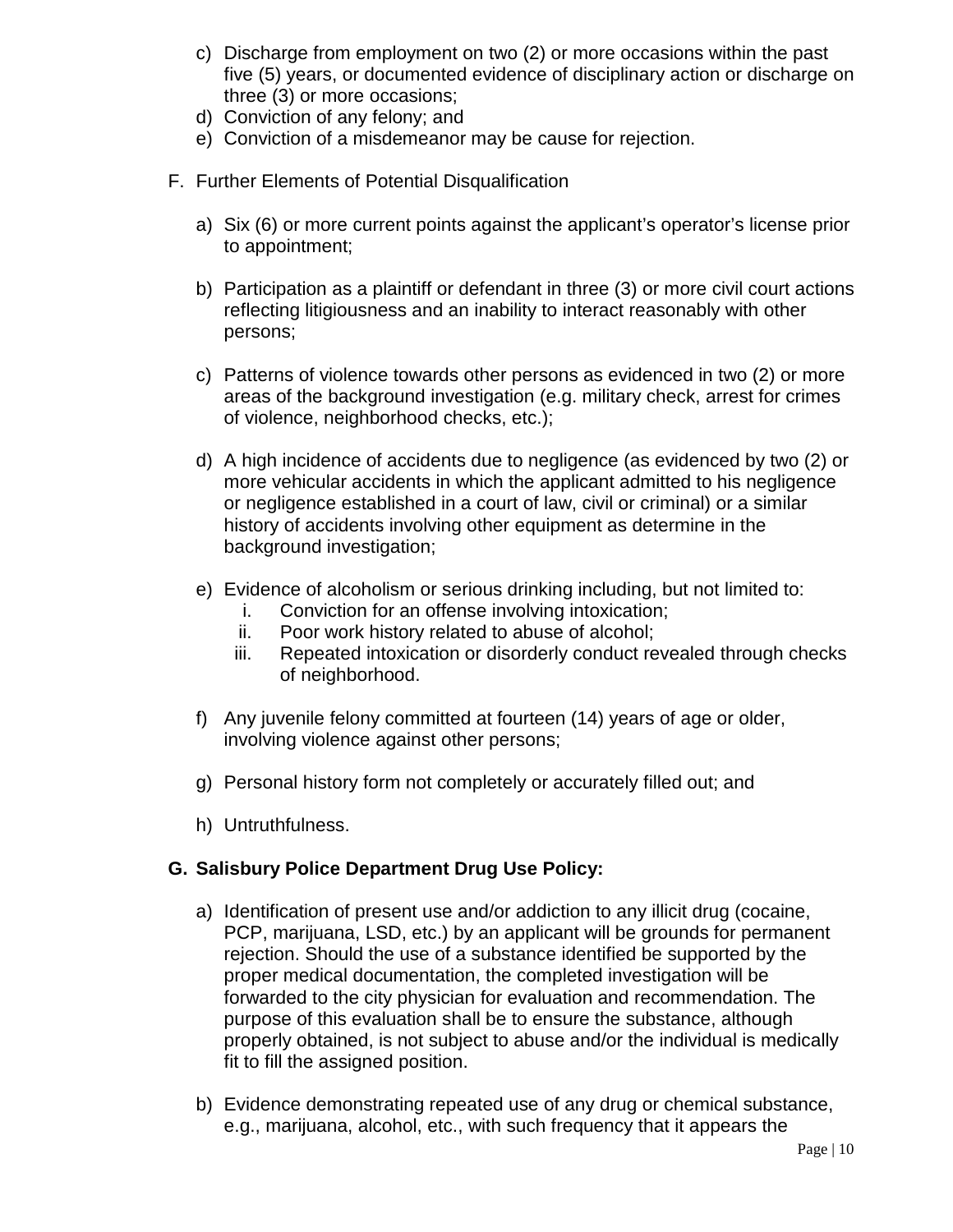individual has or had accepted the use and/or reliance upon the substance as a part of a pattern of behavior, shall be reason for permanent rejection.

- c) Opiates: There will be no exceptions for any use of heroin or opium. Opiates in this form have no medicinal use, are typically related to a criminal atmosphere and are not usually a drug of first use. Other opiates, e.g., morphine, codeine, etc., having medicinal value, may be considered in the context of their application. Where these drugs are abused, e.g., in experimentation situations, taken without proper authorization, illegally obtained, etc., the limits for experimentation are:
	- i. One time ingestion (lifetime) (no intravenous applications);
	- ii. Three year period of abstinence prior to application; and
	- iii. Must submit to additional psychiatric/psychological evaluation
- d) Depressants: (barbiturates, benzodiazepines, methaqualone, etc.) Drugs of this class have a medical use and are readily available, legally and illegally. Where these drugs are abused, the limits for experimentation are:
	- i. Two ingestions (lifetime) (No exceptions will be made for any intravenous applications);
	- ii. Three year period of abstinence prior to application; and
	- iii. May be required to submit to additional psychiatric/psychological evaluation
- e) Stimulants: (amphetamines, methamphetamines, etc.) Drugs of this class have a medical use and are readily available – legally and illegally. Where these drugs are abused, the limits for experimentation are:
	- i. Two ingestions (lifetime) (No exceptions will be made for any intravenous applications);
	- ii. Three year period of abstinence prior to application; and
	- iii. May be required to submit to additional psychiatric/psychological evaluation
- f) Cocaine: Cocaine may be used medically as a local, topical anesthetic; however, the predominate use of cocaine is in abuse situations. No exemptions for experimentation are to be made. Permanent rejection.
- g) Hallucinogenic: (LSD, PCP, Mescaline, Metabolites) these drugs have no medicinal value. Because of the research concerning the residual side effects from even small quantities of these drugs, no exemptions for experimentation are to be made for any use – permanent rejection.
- h) Inhalants (solvents, glue, paint, aerosols, and amylnintrates) inhalants have no medicinal value. Documented medical information identifies significant medical complications associated with the use of small quantities of inhalants.
	- i. Two ingestions (lifetime);
	- ii. Three year period of abstinence prior to application; and
	- iii. May be required to submit to additional psychiatric/psychological evaluation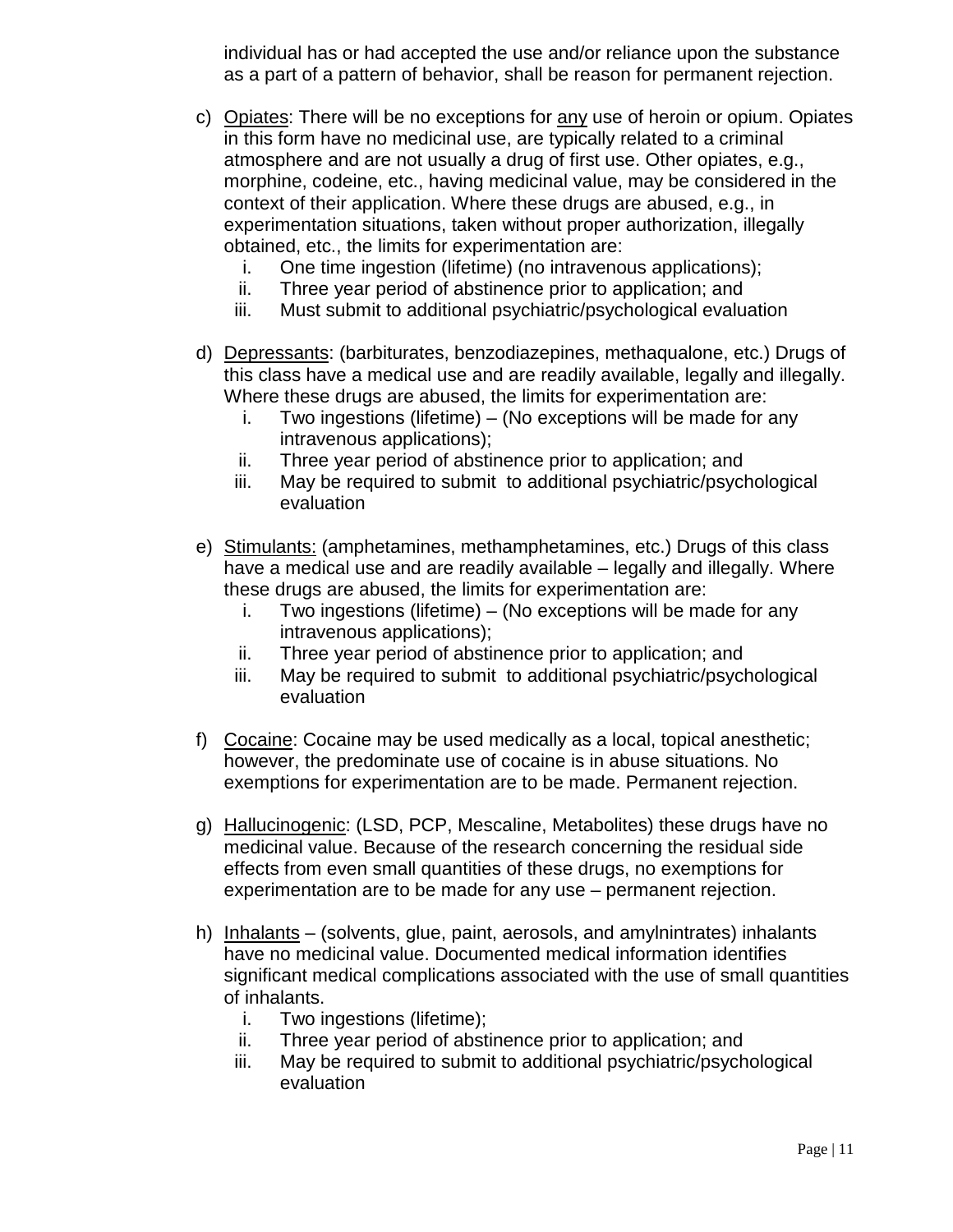- i) Cannabis: (Marijuana, Hashish, any substance containing THC) Prevailing attitudes, availability, and the lack of significant conclusive evidence supporting health or psychological hazards contributes to the widespread use of this substance.
	- i. Three year period of abstinence prior to application; and
	- ii. May be required to submit to psychiatric/psychological evaluation
- j) NOTE: Ingestion is a single application, e.g., one marijuana cigarette, one dosage of pills, liquid, etc. Indications of cross experimentation, while meeting individual drug exemption criteria, will require, in all cases, participation in psychological evaluation. All periods of abstinence must be positively verified by polygraph examination or a Computer Voice Stress Analyzer (CVSA). Results of psychiatric/psychological evaluation must support a negative propensity toward drug abuse and a lack of residual side effects associated with drug use. Cross experimentation indicating experimentation with more than two controlled dangerous substances will result in permanent rejection.
- k) An applicant having been permanently rejected has no reapplication right. An application will not be accepted from any individual who has been previously rejected on two occasions for substance abuse. Reapplication will be accepted if:
	- i. If any individual has abstained from usage for the period specified; and
	- ii. The indicated frequency requirements are met.
- l) Information demonstrating a history of narcotic/drug use shall be evaluated by the City physician. At the discretion of the physician and the chief of police, the applicant may be given the opportunity to authorize release of any medical documentation pertinent to the investigation and agree to psychological and/or psychiatric evaluations selected by the physician and chief of police, the expense of which will be borne by the individual. All documentation will become part of the individual's pre-employment investigative file. At the conclusion of the investigation, the physician will make a recommendation as to the employability of the individual. Psychiatric/psychological evaluations required under this section are in addition to normal applicant psychological testing.
- H. A final decision will be based on the above information in addition to that developed through any counseling, testing, investigation, etc. The chief of police shall have the latitude to impose additional requirements based on a demonstrated need. The indicated guidelines may be sufficient; however, the method of ingestion, circumstances of use, attitude toward substance abuse, etc., may pose additional considerations and warrant more investigation prior to a final decision.
- I. Further Grounds for Rejection:
	- a) In addition to the aforementioned grounds for rejection, the following additional grounds for rejection are established if the information upon which the rejection is based has been independently corroborated by BOTH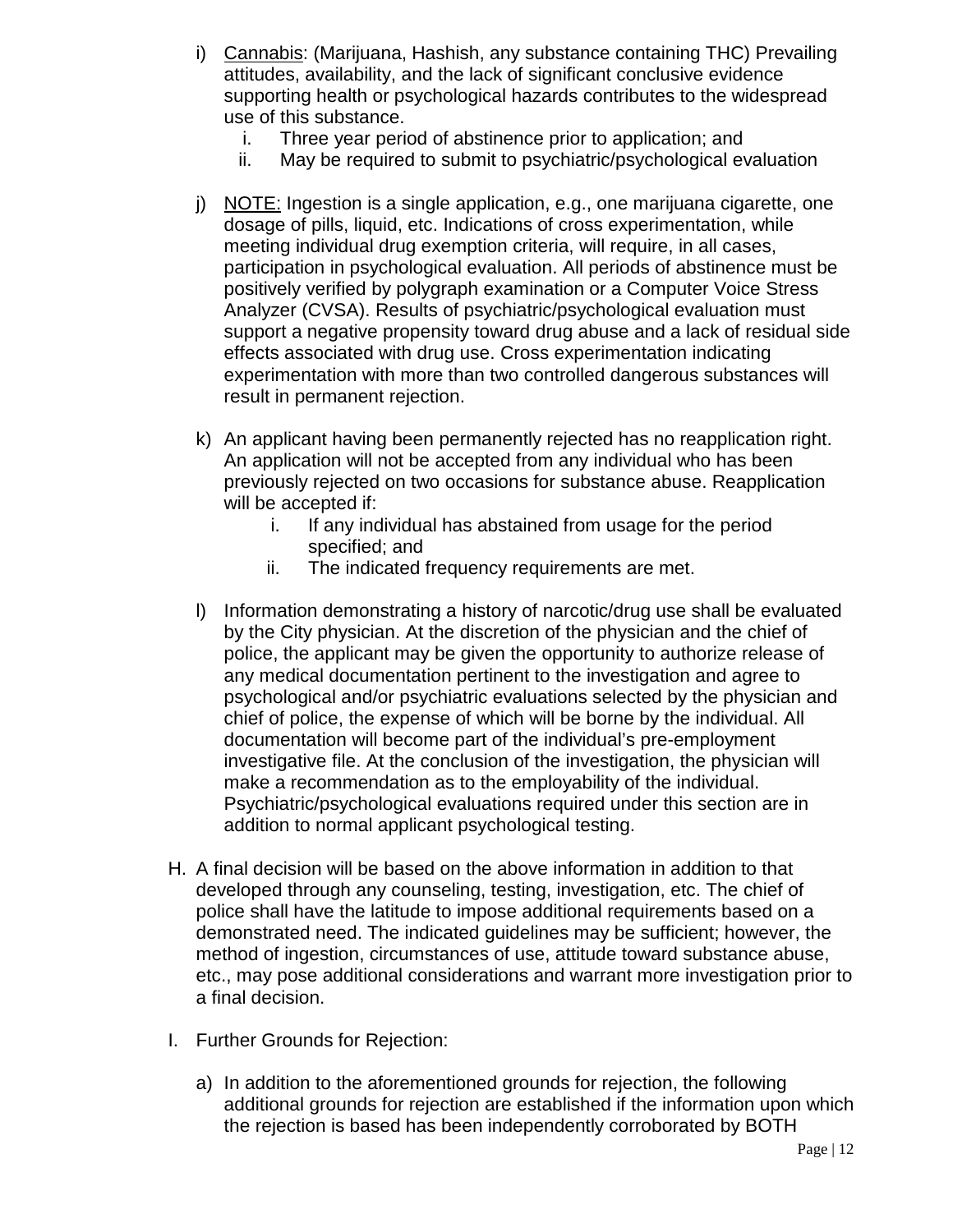background investigation and/or the polygraph examination or Computer Voice Stress Analyzer (CVSA).

- i. Evidence of repeated violent behavior;
- ii. Evidence of repeated use of drugs (as indicated by one or more instances reported in background investigation and evidence related to the use of drugs, obtained during the polygraph examination);
- iii. Continued commission of misdemeanors;
- iv. A composite of unsuitable characteristics. (occasionally a candidate exhibits a number of characteristics which, when reliably documented and taken in combination, produce a pattern judges clearly inappropriate for law enforcement duties); and
- v. Evidence of the use of drugs (any CDS) within one year of application date, obtained during the polygraph examination or background investigation.
- J. Failure to satisfactorily complete ANY phase of the testing procedure, including failure to bring completed forms to the written examination may result in disqualification.
- K. Failure to disclose or an omission of information in the application may be grounds for rejection.

#### **17.Contractual Agreement:**

After appointment and prior to beginning entrance level training, the probationary officer must review and sign a contract for reimbursement of hiring and training expenses. Should an officer resign within five (5) years after successfully completing entrance level training, he/she will be required to reimburse the department for the sum of all amounts expended by the department in accordance with the contract.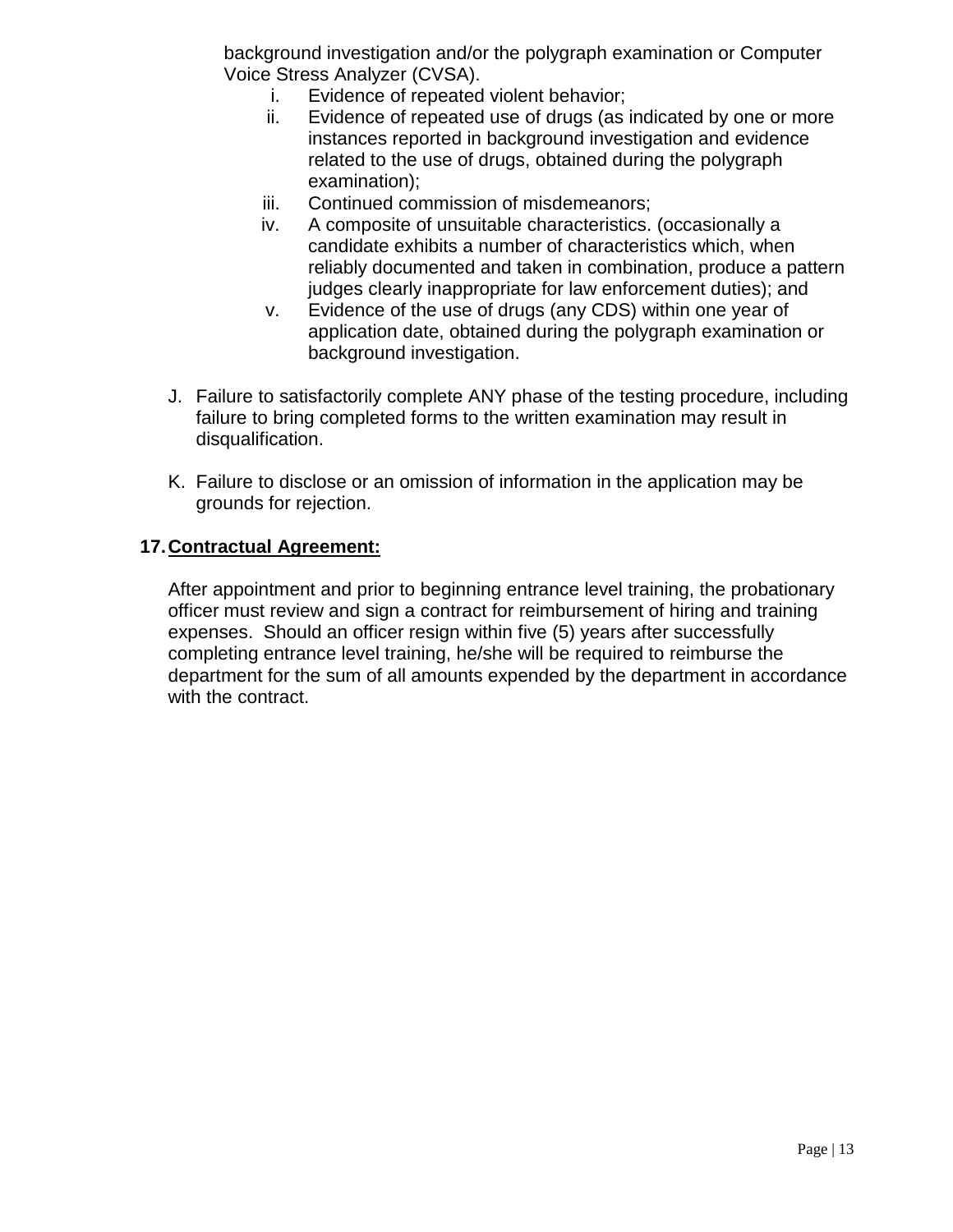# **Physical Fitness Test (Applicants for sworn positions only)**

At this phase the applicant must participate and complete several different areas of fitness related exercises. Physical fitness is a candidate's body conditioning as measured by evaluation results, according to the person's age, weight and height. Such an evaluation may help identify qualified candidates and reduce the probability of work-related disabilities. An applicant who, because of a temporary disability, cannot complete the physical fitness evaluation maybe evaluated at a reasonable time in the future, as determined by his/her physician and the Departmental physician.

Applicants must complete all phases of the Physical Fitness Test with a minimum passing score for their respective age bracket (i.e. a 21 year old female must complete the 1.5 Mile Run/Walk in less than 14:50 in order to obtain a minimum passing score for said physical fitness evaluation).

The scoring for all physical fitness evaluations are ranked from the highest score (Superior) to the lowest score (Poor), with the minimum passing score designated as Fair. Failure on the part of the applicant to complete any phase of the physical fitness evaluation with a minimum score of Fair may be grounds for rejection.

1. **Resting Heart Rate:** A resting pulse rate of above 75 for men and above 80 for women is considered above the average. This is a simple measure of how many times per minute the heart beats while the body is at rest. **(See Chart below)**

| Age   | <b>FIT</b> | <b>Resting Heart Rate</b> |           |
|-------|------------|---------------------------|-----------|
| Group | Score      | <b>Males</b>              | Females   |
| 20    | S          | < 60                      | < 65      |
|       | Е          | $61 - 67$                 | $66 - 72$ |
| To    | G          | $68 - 73$                 | $73 - 78$ |
| 59    | F          | 74 - 79                   | 79 - 84   |
|       | P          | > 80                      | > 85      |

| Scoring for all       |       |  |
|-----------------------|-------|--|
|                       | Tests |  |
| Superior<br>S         |       |  |
| <b>Excellent</b><br>E |       |  |
| Good<br>G             |       |  |
| F<br>Fair             |       |  |
| ٥                     | Poor  |  |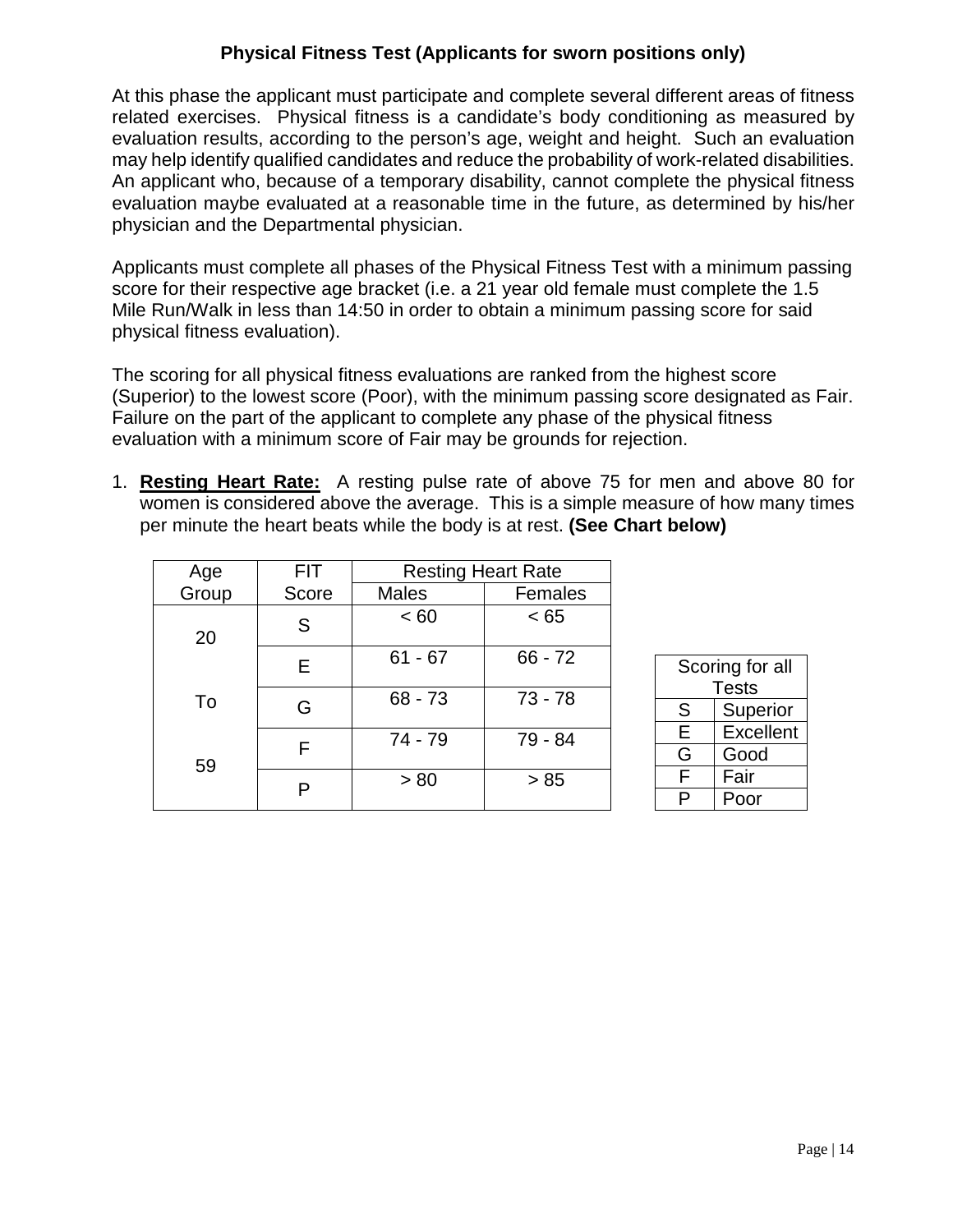2. **Resting Blood Pressure:** Blood pressure measures the amount of force the blood exerts outward against the inner walls of the arteries. High blood pressure reading is often correlated with coronary heart disease. **(See Chart below)**

| Age   | Score | <b>Resting Blood Pressure</b> |           |             |           |
|-------|-------|-------------------------------|-----------|-------------|-----------|
| Group |       | <b>Males</b>                  |           | Females     |           |
|       |       | Systolic                      | Diastolic | Systolic    | Diastolic |
|       | S     | < 112                         | < 72      | < 100       | <68       |
| 20    | Е     | $113 - 118$                   | $73 - 76$ | $101 - 110$ | $69 - 72$ |
| To    | G     | 119 - 122                     | 77 - 80   | $111 - 116$ | $73 - 76$ |
| 29    | F     | $123 - 130$                   | $81 - 84$ | $117 - 120$ | $77 - 80$ |
|       | P     | >131                          | $>85$     | >121        | >81       |
|       | S     | < 110                         | < 74      | < 104       | < 70      |
| 30    | Е     | $111 - 120$                   | $75 - 78$ | $105 - 110$ | $71 - 74$ |
| To    | G     | 121 - 124                     | 79 - 80   | $111 - 118$ | $75 - 80$ |
| 39    | F     | $125 - 132$                   | $81 - 88$ | $119 - 122$ | $81 - 82$ |
|       | P     | >133                          | >89       | >123        | >83       |
|       | S     | < 111                         | < 76      | < 105       | < 70      |
| 40    | Е     | $112 - 120$                   | $77 - 80$ | $106 - 112$ | $71 - 47$ |
| To    | G     | 121 - 126                     | $81 - 84$ | $113 - 118$ | $75 - 80$ |
| 49    | F     | 126 - 136                     | $85 - 90$ | 119 - 126   | $81 - 82$ |
|       | P     | >137                          | >91       | >127        | $>83$     |
|       | S     | < 116                         | < 78      | 110         | < 70      |
| 50    | Ε     | 117 - 122                     | 79 - 80   | $111 - 120$ | $71 - 78$ |
| To    | G     | 123 - 130                     | $81 - 86$ | 121 - 126   | 79 - 82   |
| 59    | F     | 131 - 140                     | $87 - 90$ | $127 - 140$ | 83 - 90   |
|       | P     | >141                          | >91       | >141        | >91       |

| Scoring for all       |       |  |  |
|-----------------------|-------|--|--|
|                       | Tests |  |  |
| Superior<br>S         |       |  |  |
| <b>Excellent</b><br>E |       |  |  |
| Good<br>G             |       |  |  |
| F                     | Fair  |  |  |
| D                     | Poor  |  |  |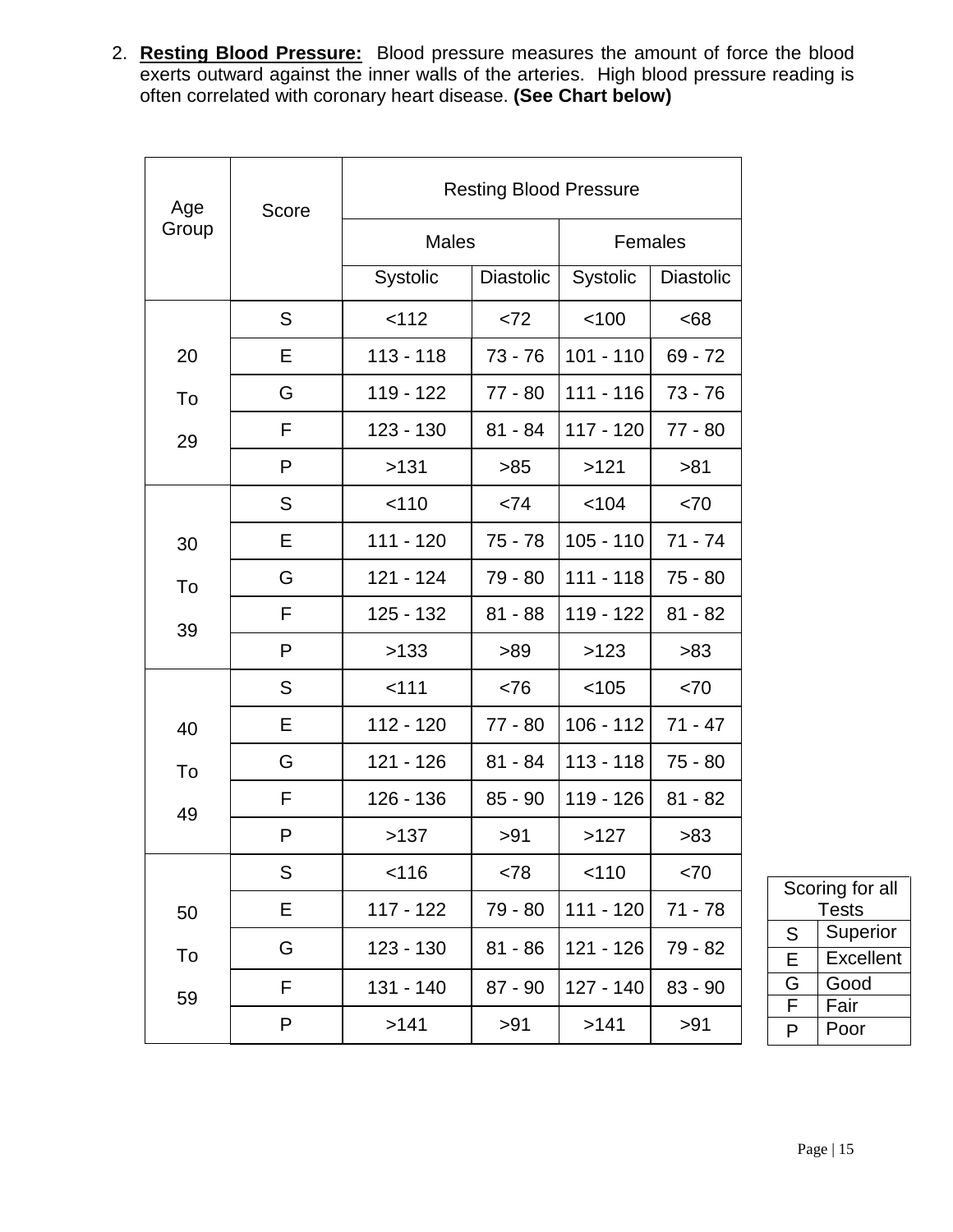3. **1.5 Mile Run/Walk:** This test is an excellent indication of the condition of the heart and lungs as it measures one's aerobic capacity or the ability of the heart and lungs to utilize oxygen. Should the results of the resting pulse rate and/ or the resting blood pressure, or stop test results, be above acceptable ranges, the applicant will be precluded from participation in the 1.5 mile run/walk. **(See Chart below)**

| Cardio Respiratory Fitness Test: 1.5 Mile Run/ Walk |       |                 |                 |  |
|-----------------------------------------------------|-------|-----------------|-----------------|--|
| Age<br>Group                                        | Score | <b>Males</b>    | Females         |  |
|                                                     | S     | < 09:18         | < 10:28         |  |
| 20                                                  | E     | 09:40-10:09     | $11:10 - 11:58$ |  |
| To                                                  | G     | 10:45 - 11:31   | 12:25 - 13:24   |  |
| 29                                                  | F     | 11:45 - 12:38   | 13:49 - 14:50   |  |
|                                                     | P     | >12:53          | >15:14          |  |
|                                                     | S     | < 09:34         | < 11:00         |  |
| 30                                                  | E     | $10:02 - 10:47$ | $11:33 - 12:25$ |  |
| To                                                  | G     | 11:06 - 11:56   | 12:53 - 14:04   |  |
|                                                     | F     | 11:58 - 13:04   | 14:23 - 15:38   |  |
| 39                                                  | P     | >13:24          | >15:58          |  |
|                                                     | S     | < 09:51         | < 11:32         |  |
| 40                                                  | E     | 10:28 - 11:16   | 11:58 - 13:22   |  |
| To                                                  | G     | $11:41 - 12:25$ | 13:32 - 14:44   |  |
|                                                     | F     | 12:53 - 13:49   | 15:13 - 16:21   |  |
| 49                                                  | P     | >14:07          | >16:46          |  |
|                                                     | S     | < 10:38         | < 12:52         |  |
| 50                                                  | E     | $11:11 - 12:07$ | 13:24 - 14:34   |  |
| To                                                  | G     | 12:36 - 13:32   | 15:11 - 16:21   |  |
|                                                     | F     | 13:57 - 15:03   | 16:46 - 18:07   |  |
| 59                                                  | P     | >15:20          | >18:37          |  |

| Scoring for all |       |  |
|-----------------|-------|--|
|                 | Tests |  |
| Superior<br>S   |       |  |
| Excellent<br>E  |       |  |
| Good<br>G       |       |  |
| Fair<br>F       |       |  |
|                 | Poor  |  |

Updated 2013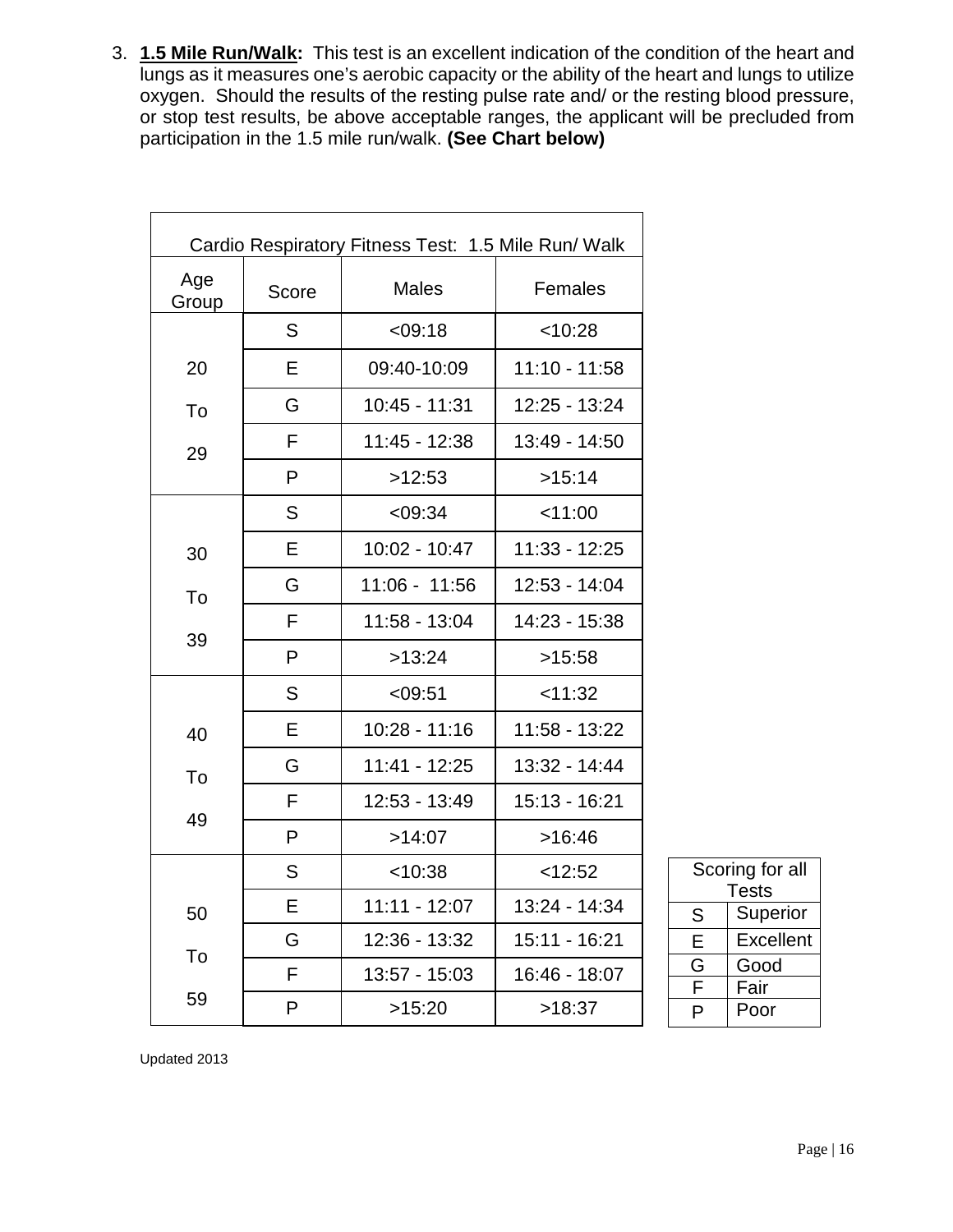4. **Flexibility - Sit and Reach:** Flexibility may be defined as the possible range of motion in a single joint or in a group of joints. There is no known test that measures the flexibility of all the joints but the sit and reach test will measure the all important flexibility of the lower back and hip areas. Additionally the elastic ability of the muscles located in the back of the legs and in the trunk is measured. After removing his/her shoes the applicant sits on the floor or mat with their legs extended forward, knees locked, the backs of their legs touching the floor, and leans forward at the waist as far as possible. Their fingers are placed on a bench while leaning forward, and the distance from the toes is measured. If the applicant is flexible enough to reach his/her toes, a score of 10 is recorded. If the applicant is more flexible a reading of above 10 or 10+ will be recorded. If the applicant is not flexible enough to reach their toes, a score of below 10 will be recorded. A ruler will be used to measure the distance above or below the 10 mark. The applicant must reach and hold the position with both hands on the bench to have the effort measured and recorded. **(See Chart below)**

| Flexibility: Sit and Reach |       |              |           |  |
|----------------------------|-------|--------------|-----------|--|
| Age Group                  | Score | <b>Males</b> | Females   |  |
|                            | S     | >23.00       | >24.50    |  |
| 20                         | Е     | >20.50       | >22.50    |  |
|                            | G     | >18.50       | >20.50    |  |
| To                         | F     | >16.50       | >19.03    |  |
| 29                         | P     | < 16.00      | $<$ 19.00 |  |
|                            | S     | >22.00       | >24.00    |  |
| 30                         | E     | >19.50       | >21.50    |  |
|                            | G     | >17.50       | >20.00    |  |
| To                         | F     | >15.50       | >18.30    |  |
| 39                         | P     | $<$ 15.00    | < 17.80   |  |
|                            | S     | >21.30       | >22.80    |  |
| 40                         | Е     | >18.50       | >20.50    |  |
|                            | G     | >16.30       | >19.00    |  |
| To                         | F     | >14.30       | >17.30    |  |
| 49                         | P     | < 14.00      | $<$ 17.00 |  |
|                            | S     | >20.50       | >23.00    |  |
| 50                         | E     | >18.50       | >20.03    |  |
|                            | G     | >15.50       | >18.50    |  |
| To                         | F     | >13.30       | >16.80    |  |
| 59                         | P     | < 12.50      | $<$ 16.00 |  |

| Scoring for all       |       |  |
|-----------------------|-------|--|
|                       | Tests |  |
| S<br>Superior         |       |  |
| E<br><b>Excellent</b> |       |  |
| Good<br>G             |       |  |
| F<br>Fair             |       |  |
|                       | Poor  |  |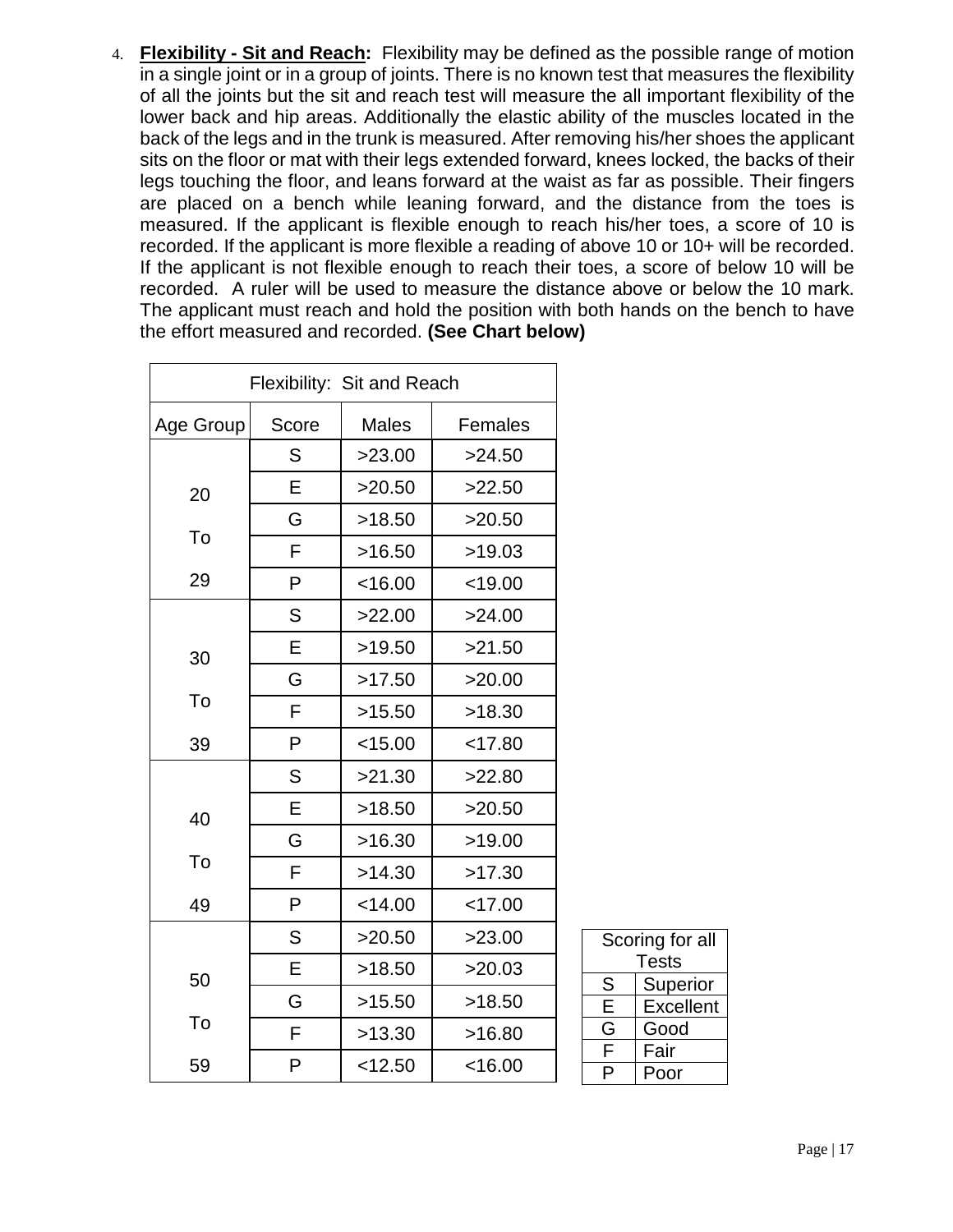5. **Sit-ups**: This test measures muscular endurance in the abdominal muscle group, an area of great concern to the sedentary individual. Muscular endurance is the ability of the muscle to contract repeatedly for a particular amount of time. Much evidence exists of the correlation between poor abdominal muscle development, excessive fat tissue, and lower back problems. In this test the applicant starts by lying on his/her back, fingers interlaced behind their head, knees bent, and their heels flat on the floor with a partner holding the feet secure. On the command of "GO", the applicant performs as many correct sit-ups as possible in one minute. The total number of correctly performed situps are recorded. **(See Chart below)**

| Dynamic Strength: 1 Minute Sit-Up |              |              |           |  |
|-----------------------------------|--------------|--------------|-----------|--|
| Age<br>Group                      | Score        | <b>Males</b> | Females   |  |
|                                   | S            | > 55         | > 51      |  |
| 20                                | E            | $52 - 47$    | 49 - 44   |  |
| To                                | G            | $46 - 42$    | $42 - 38$ |  |
| 29                                | F            | $41 - 38$    | $37 - 32$ |  |
|                                   | $\mathsf{P}$ | $0 - 37$     | $0 - 31$  |  |
|                                   | S            | > 51         | > 42      |  |
| 30                                | E            | $48 - 43$    | $40 - 35$ |  |
| To                                | G            | 42 - 39      | $33 - 29$ |  |
|                                   | F            | $37 - 35$    | $28 - 25$ |  |
| 39                                | P            | $0 - 33$     | $0 - 24$  |  |
|                                   | S            | > 47         | > 38      |  |
| 40                                | Е            | 43 - 39      | $34 - 29$ |  |
| To                                | G            | $37 - 34$    | $28 - 24$ |  |
|                                   | F            | $32 - 29$    | $23 - 20$ |  |
| 49                                | P            | $0 - 28$     | $0 - 19$  |  |
|                                   | S            | > 43         | > 30      |  |
| 50                                | E            | $39 - 35$    | $29 - 24$ |  |
| To                                | G            | $33 - 28$    | $22 - 20$ |  |
|                                   | F            | $27 - 24$    | $19 - 14$ |  |
| 59                                | P            | $0 - 22$     | $0 - 12$  |  |

| Scoring for all<br>Tests |          |  |  |
|--------------------------|----------|--|--|
| S                        | Superior |  |  |
| <b>Excellent</b><br>E    |          |  |  |
| G<br>Good                |          |  |  |
| F<br>Fair                |          |  |  |
|                          | Poor     |  |  |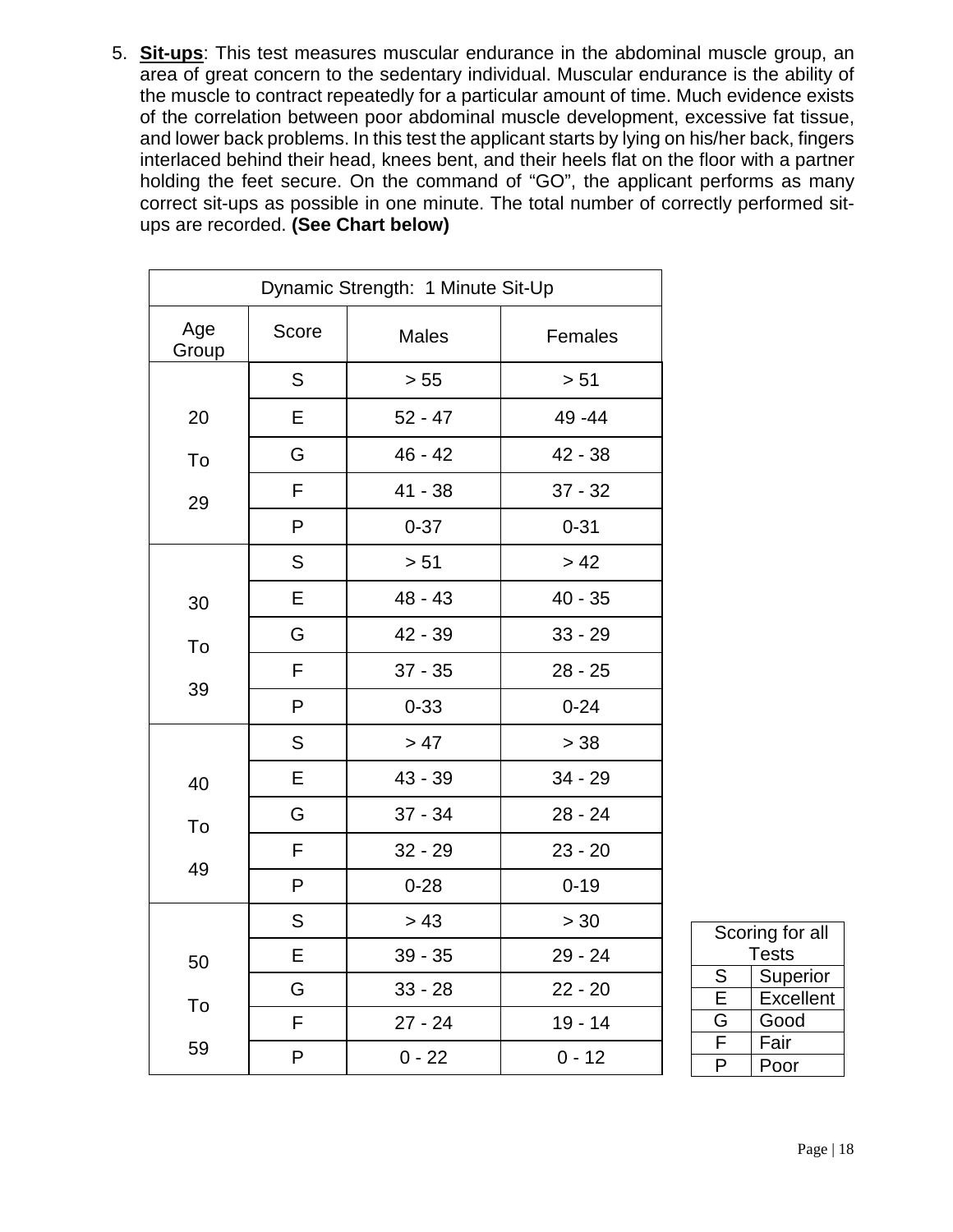6. **Push-ups**: This test also measures muscle endurance, and a low level of muscle endurance indicates an inefficiency in movement and a poor capacity to perform work. This test measures mainly the muscles of both the chest and upper arm which are important in physical confrontations such as pushing, pulling, controlling and handcuffing. The applicant starts from a front leaning/resting position with only the toes and hands touching the floor. The applicant begins by lowering his/her body toward the floor so as to bring the shoulders even with or below the level of the elbow. He/she then pushes up so that elbows lock out and immediately thereafter proceeds to repeat the exercise. On the command of "GO", the applicant performs as many correct push-ups as possible in one minute. The total number of correctly performed push-ups are recorded. **(See Chart below)**

| Dynamic Strength: 1 Minute Push-Up |       |              |           |  |
|------------------------------------|-------|--------------|-----------|--|
| Age Group                          | Score | <b>Males</b> | Females   |  |
|                                    | S     | > 62         | > 42      |  |
| 20                                 | E     | $57 - 47$    | $37 - 28$ |  |
| To                                 | G     | 44 - 37      | $27 - 21$ |  |
| 29                                 | F     | $35 - 29$    | $19 - 15$ |  |
|                                    | P     | $0 - 27$     | $0 - 14$  |  |
|                                    | S     | $>52$        | > 39.5    |  |
| 30                                 | E     | 46 - 39      | $33 - 23$ |  |
| To                                 | G     | $36 - 30$    | $19 - 15$ |  |
|                                    | F     | 29 - 24      | $14 - 11$ |  |
| 39                                 | P     | $0 - 21$     | $0 - 10$  |  |
|                                    | S     | $>40$        | $>20$     |  |
| 40                                 | E     | $36 - 30$    | $18 - 15$ |  |
| To                                 | G     | $29 - 24$    | $15 - 13$ |  |
|                                    | F     | $22 - 18$    | $11 - 9$  |  |
| 49                                 | P     | $0 - 16$     | $0 - 8$   |  |
|                                    | S     | $>39$        | > 20      |  |
| 50                                 | E     | $30 - 25$    | $18 - 15$ |  |
| To                                 | G     | $24 - 19$    | $15 - 13$ |  |
|                                    | F     | $17 - 13$    | $11 - 9$  |  |
| 59                                 | P     | $0 - 11$     | $0 - 8$   |  |

| Scoring for all<br>Tests |                  |  |
|--------------------------|------------------|--|
| S                        | Superior         |  |
| Е                        | <b>Excellent</b> |  |
| G                        | Good             |  |
| F                        | Fair             |  |
| P                        | Poor             |  |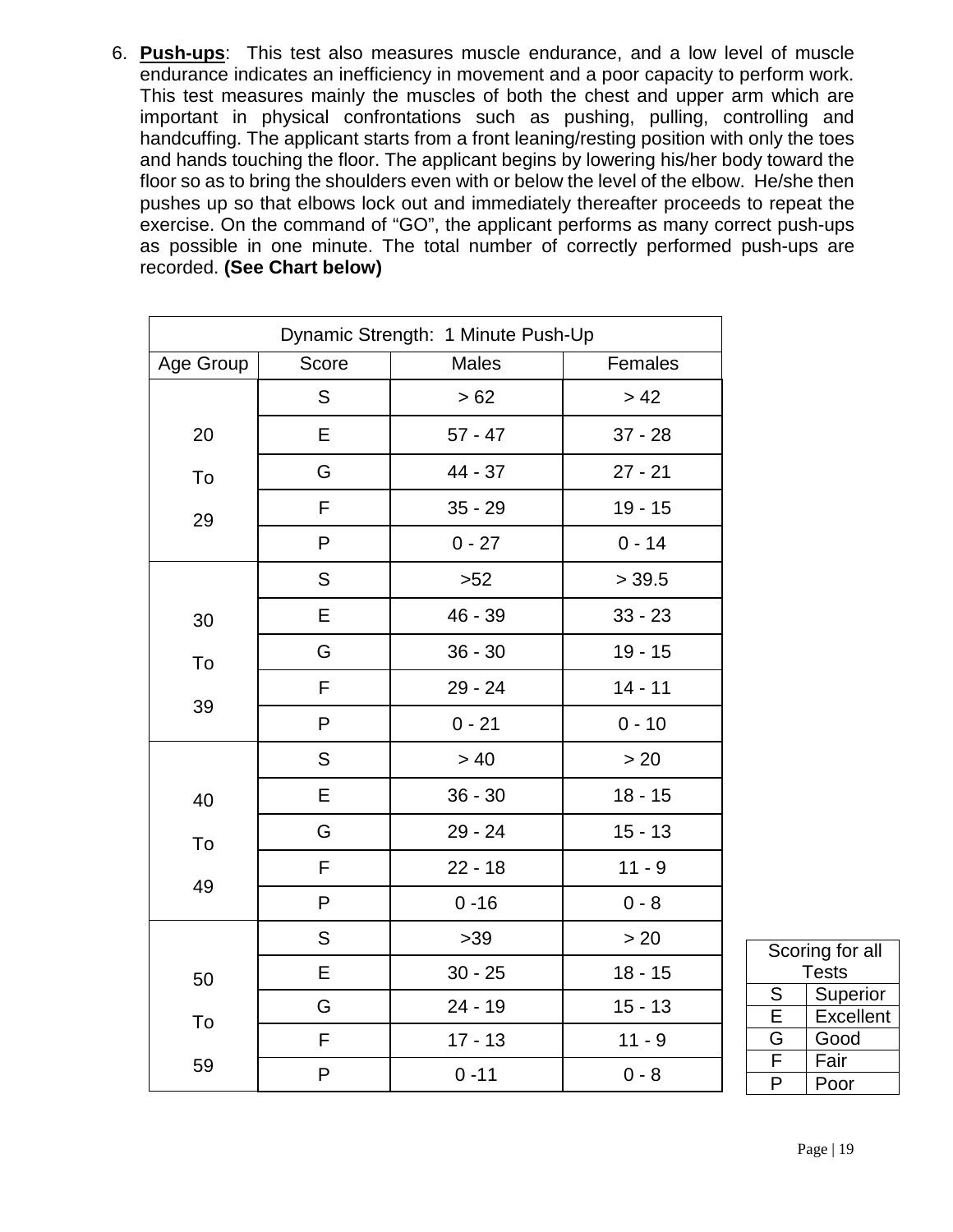# **Salisbury Police Department Employee Benefits**

#### 1) Starting Salary

Starting Salaries for Current Employment Opportunities are posted under the Employment section of the Salisbury Police Department's website. The Current Employment Opportunities can also be accessed by following the link below:

<https://salisbury.md/departments/police/employment-salisbury-police-department>

- 2) All Uniform and Equipment Issued (except shoes, socks and underwear)
- 3) Uniform Maintenance \$320.00 per year paid semi-annually
- 4) Hospitalization Insurance (See current medical plan) Full-time City employees are eligible to participate in group health insurance coverage to include Medical, Dental, Vision and Prescription Drugs. The City pays the premium for the individual employee and a percentage for qualified dependents.
- 5) State of Maryland Retirement Plan

All full-time City employees must participate in the State of Maryland Retirement System or the Law Enforcement Officers Pension (LEOPS). The plan in which you participate depends upon your job classification. Eligibility and qualifications are fully controlled by the Maryland Retirement System documents, which may be obtained from Human Resources or the Maryland State Retirement Agency

6) Annual Leave

All full-time employees accrue annual leave at the following rate commencing with the first full month of service after the month of employment:

| <b>Years of Completed</b> | Leave Credited on the 1st Day of | Conversion to hours |
|---------------------------|----------------------------------|---------------------|
| Service                   | the Following Month              |                     |
| Up to 1 year              | .83 Days per month               | 6.6 hours per month |
| 1to 5 years               | 1 day per month                  | 8 hours per month   |
| 6 to 9 years              | 1.25 days per month              | 10 hours per month  |
| 10 to 15 years            | 1.5 days per month               | 12 hours per month  |
| 16 to 19 years            | 1.75 days per month              | 14 hours per month  |
| $20 + \text{years}$       | 2 days per month                 | 16 hours per month  |

#### 7) Holiday Leave

The employee receives 11 paid holidays per year.

## 8) Life Insurance

The City of Salisbury provides Iife insurance for all full-time employees. Eligible employees are subject to a death benefit of \$10,000.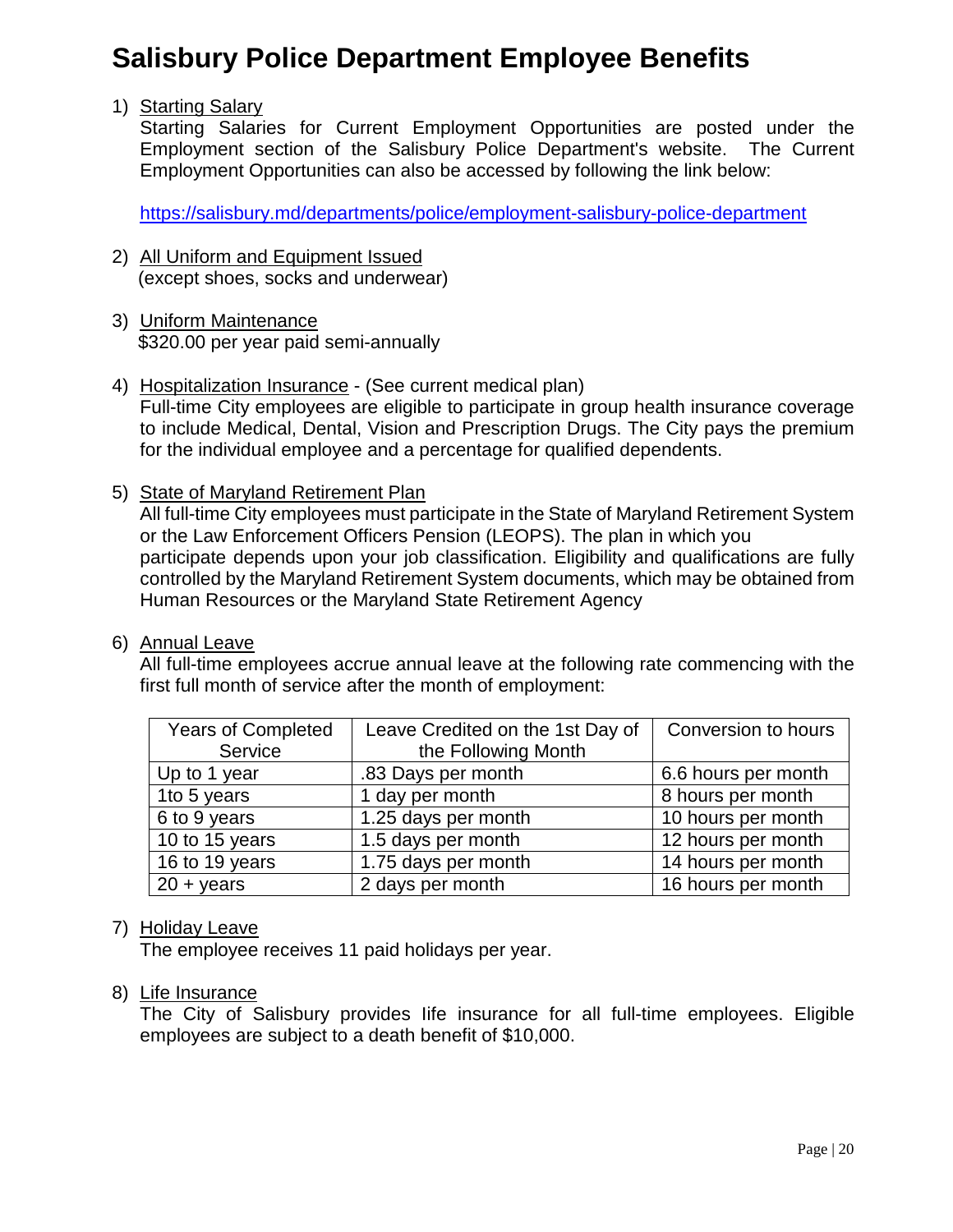# **Salisbury Police Department Bonus Incentives**

# NEW EMPLOYEES ONLY: **(Based on availability of existing police budgeted funds)**

# **Higher education incentive is paid only for the highest degree attained. Verified through certificate and certified college transcripts.**

- AA Degree One-Time bonus \$1,000.00
- BA/BS Degree One-Time bonus \$2,000.00
- Master's Degree One-Time bonus \$3,000.00
- Doctorate Degree One-Time bonus \$4,000.00

## **Honorable Military Service verified through Department of Defense DD Form 214**

- Active Reserve / Active Guard / Reserve or Guard honorably discharged military veteran (1-5) years' service - \$300.00 per year not to exceed a total of \$1,500.00.
- Active Duty honorably discharged military veteran (1-3) years' service \$500.00 per year not to exceed \$1,500.00.
- Active Duty honorably discharged military veteran \$600.00 per year (4-plus) years' service-\$3,000.00.

#### **Lateral Hire incentive will be verified through the background process.**

- Lateral Certified Maryland \$800.00 per year (5 year max)
- Lateral out of state \$500.00 per year (5 year max)

#### **Relocation incentive will be verified through the background process.**

• Relocation incentive for new and new lateral hires; a onetime \$500.00 incentive will be available for hires relocating their primary/permanent residence 50 or more miles from Salisbury, center city. Physical address will be verified through the background process.

25% of an authorized incentive will be paid upon completion of the police academy and field training. The remaining incentive owed will be paid in the first pay cycle following the officer's police academy graduation anniversary at 25% per year until paid in full.

As outlined above, officers will not be eligible for multiple incentives of the same category. Officers will be eligible to collect multiple incentives of different categories for example but not limited to: military, college, and lateral hire.